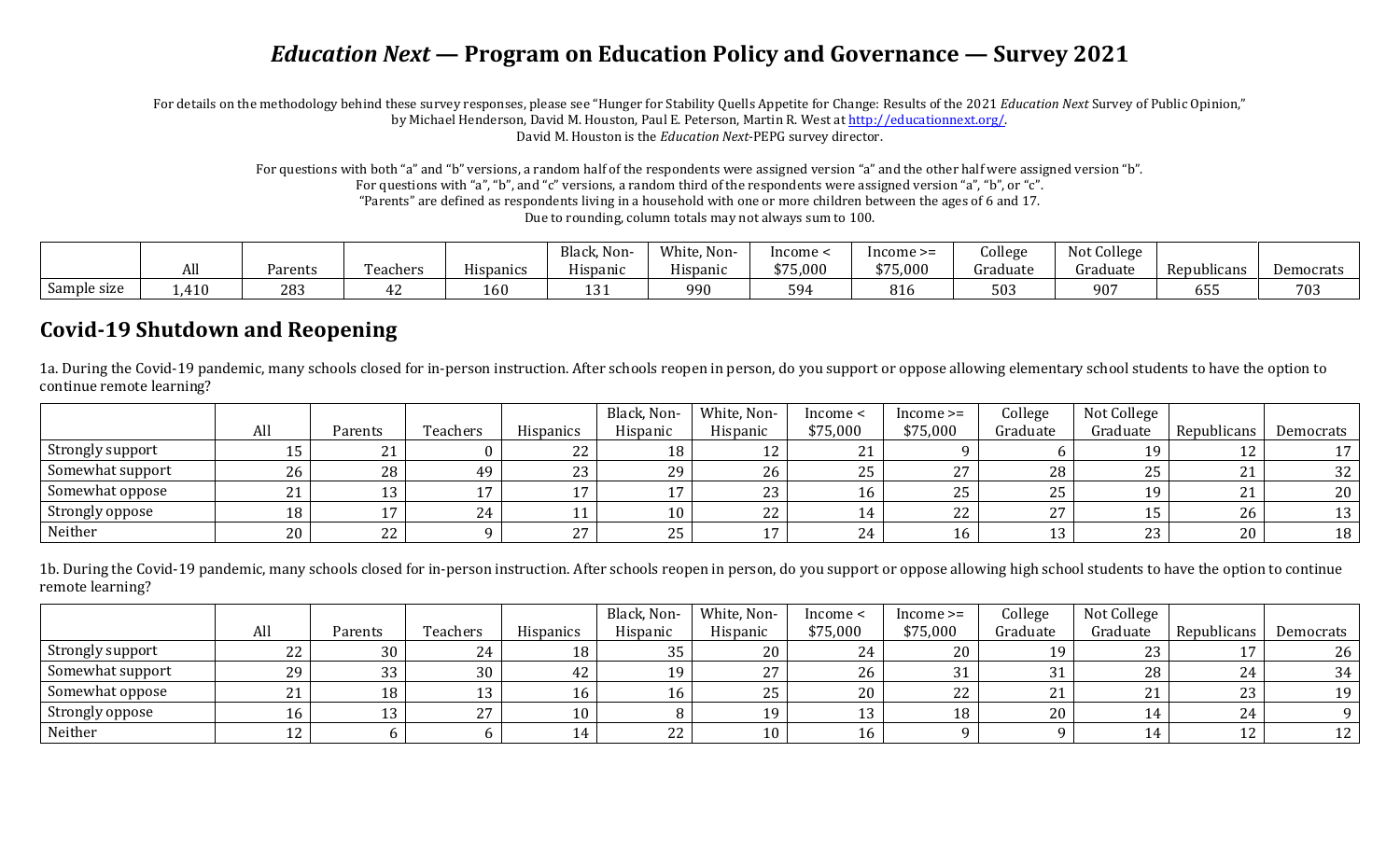2. Some argue that when schools open in the fall, they should require that students stay a certain distance from one another. Others argue that no rule is needed. What do you think? Should schools require that students stay a certain distance from one another, or is no rule needed?

|                        |     |         |                  |           |             | White,   |          |                     |          |             |             |                 |
|------------------------|-----|---------|------------------|-----------|-------------|----------|----------|---------------------|----------|-------------|-------------|-----------------|
|                        |     |         |                  |           | Black, Non- | Non-     | Income < | $Income \geq$       | College  | Not College |             |                 |
|                        | All | Parents | Teachers         | Hispanics | Hispanic    | Hispanic | \$75,000 | \$75,000            | Graduate | Graduate    | Republicans | Democrats       |
| Schools should require |     |         |                  |           |             |          |          |                     |          |             |             |                 |
| distance               | 30  | 32      | 38               | 43        | 48          | 20       | 34       | 26                  | 29       | 30          | 16          | 42              |
| No rule is needed      | 44  | 42      | 30               | າາ<br>ے د |             |          | 37       | -46                 | 43       | 41          | 66          | 22              |
| Not sure               | 28  | 26      | ົາາ<br><u>JJ</u> | つに<br>້   |             | 28       | 29       | $\mathbf{a}$<br>ـ ـ | 28       | 29          | 18          | 36 <sup>1</sup> |

3. How far apart do you think your local schools should keep students from one another?

|                            |     |         |          |                  |             | White,   |          |               |          |             |             |           |
|----------------------------|-----|---------|----------|------------------|-------------|----------|----------|---------------|----------|-------------|-------------|-----------|
|                            |     |         |          |                  | Black, Non- | Non-     | Income < | $Income \geq$ | College  | Not College |             |           |
|                            | All | Parents | Teachers | <b>Hispanics</b> | Hispanic    | Hispanic | \$75,000 | \$75,000      | Graduate | Graduate    | Republicans | Democrats |
| Less than 3 feet           |     |         |          |                  |             |          |          |               |          |             |             |           |
| 3 feet (one arm's length)  | 39  | 39      |          | 36               | 31          | 43       | 39       | 39            | 42       | 37          | 44          | 37        |
| 6 feet (two arm's lengths) |     | 54      | 48       | 62               |             | 45       | ີປ⊥      |               | A.7      | 52<br>Jυ    | 48          | 52        |
| More than 6 feet           |     |         |          |                  |             |          |          |               |          |             |             |           |
| Not sure                   |     |         |          |                  |             |          |          |               |          |             |             |           |

#### 4. Do you support or oppose requiring students in your local schools to wear face masks while in school this fall?

|                  |     |         |                       |                  | Black, Non- | White, Non-  | Income < | $Income \geq$    | College  | Not College |             |           |
|------------------|-----|---------|-----------------------|------------------|-------------|--------------|----------|------------------|----------|-------------|-------------|-----------|
|                  | All | Parents | Teachers              | <b>Hispanics</b> | Hispanic    | Hispanic     | \$75,000 | \$75,000         | Graduate | Graduate    | Republicans | Democrats |
| Strongly support | 19  | 20      | 18                    | 29               | 30          | ᅩᄼ           | 21       |                  | 20       | 1 Q         |             | 29        |
| Somewhat support | 25  | 27      | $\mathcal{L}$<br>ر ہے | 30               | 39          | $\mathbf{D}$ | 24       | 26               | つワ       | 25          |             | 35        |
| Somewhat oppose  | 12  | 14 L    |                       | 10               |             | 16           |          | 13               |          |             |             |           |
| Strongly oppose  | 23  | 23      | 18                    | 14               |             | 30           | 20       | 25               | 19       | 24          |             |           |
| Neither          | 20  |         | <b>DE</b><br>ں ہے     | $\overline{ }$   | 20          | 20           | 20       | 19<br><u>д</u> . | 19       | 20          |             | 21        |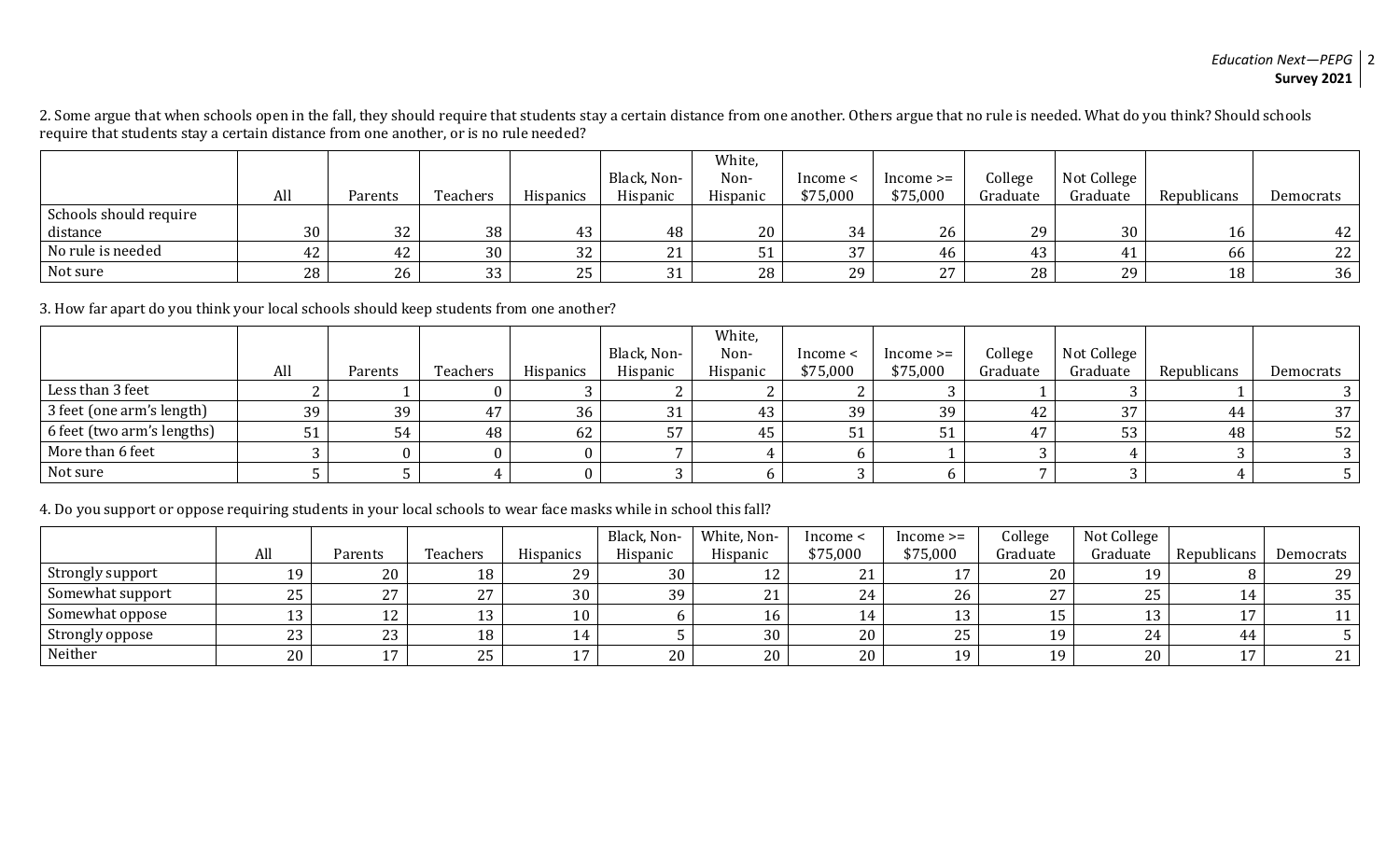## **Evaluating schools, post offices, the police force, and teachers**

|      |     |         |          |                  | Black, Non-     | White, Non- | Income <               | $Income \geq=$ | College  | Not College |             |           |
|------|-----|---------|----------|------------------|-----------------|-------------|------------------------|----------------|----------|-------------|-------------|-----------|
|      | All | Parents | Teachers | <b>Hispanics</b> | Hispanic        | Hispanic    | \$75,000               | \$75,000       | Graduate | Graduate    | Republicans | Democrats |
|      | 16  | 25      | 28       | 10               |                 | 16          | $\boldsymbol{\Lambda}$ | 18             | 1 Q      |             | 16          | 16        |
|      | 39  |         |          |                  | $\Omega$<br>ົບບ | 41          | 37                     |                | 42       | 38          | つロ<br>აა    |           |
|      | 30  | 22      | 30       | 26               |                 | 29          | 34                     | 26             | 28       |             | 29          | 30        |
|      |     |         |          |                  |                 |             |                        |                |          |             |             |           |
| Fail |     |         |          |                  |                 |             |                        |                |          |             |             |           |

5. Students are often given the grades A, B, C, and D, and Fail to denote the quality of their work. Suppose the public schools themselves were graded in the same way. What grade would you give the public schools in your community?

6. How about the public schools in the nation as a whole? What grade would you give them?

|      |     |         |          |           | Black, Non-    | White, Non- | Income < | $Income \geq$ | College  | Not College       |             |           |
|------|-----|---------|----------|-----------|----------------|-------------|----------|---------------|----------|-------------------|-------------|-----------|
|      | All | Parents | Teachers | Hispanics | Hispanic       | Hispanic    | \$75,000 | \$75,000      | Graduate | Graduate          | Republicans | Democrats |
|      |     |         |          |           |                |             |          |               |          |                   |             |           |
|      | 21  | 26      | ົາ<br>ບບ | 35        | 20             | 16          |          | 20            | 20       | n,<br><u> 4 J</u> | ⊥∪          | 26        |
|      | 49  |         | ບບ       | 21<br>JI  | ບບ             | 52          | 45       | ے ت           | 56       |                   |             | 50        |
|      | 18  |         |          |           | ᅩᄼ             | 21          | 20       |               | 16       | 1 Q               |             |           |
| Fail | 10  |         |          | 10        | $\overline{A}$ |             | 10       |               |          |                   | 14          |           |

7. How about the post offices in your community? What grade would you give them?

|      |     |         |          |           | Black, Non- | White, Non- | Income <   | $Income \geq=$ | College  | Not College      |             |           |
|------|-----|---------|----------|-----------|-------------|-------------|------------|----------------|----------|------------------|-------------|-----------|
|      | All | Parents | Teachers | Hispanics | Hispanic    | Hispanic    | \$75,000   | \$75,000       | Graduate | Graduate         | Republicans | Democrats |
|      | 20  | 26      |          | 21<br>ີບ⊥ |             | 20          | ົາ<br>22 S | 1 Q            | 18       | nn<br><u>_ _</u> |             | ້         |
|      | 45  | 43      |          | 40        |             | 45          |            |                | 4.Q      |                  | τJ          |           |
|      | 22  | າ 1     |          | 18        | 28          | 23          | າາ<br>ZZ   | 22             | 20       | $\Omega$         | ົາາ<br>ں ے  |           |
|      |     |         |          |           | 10          |             |            |                |          |                  |             |           |
| Fail |     |         |          |           |             |             |            |                |          |                  |             |           |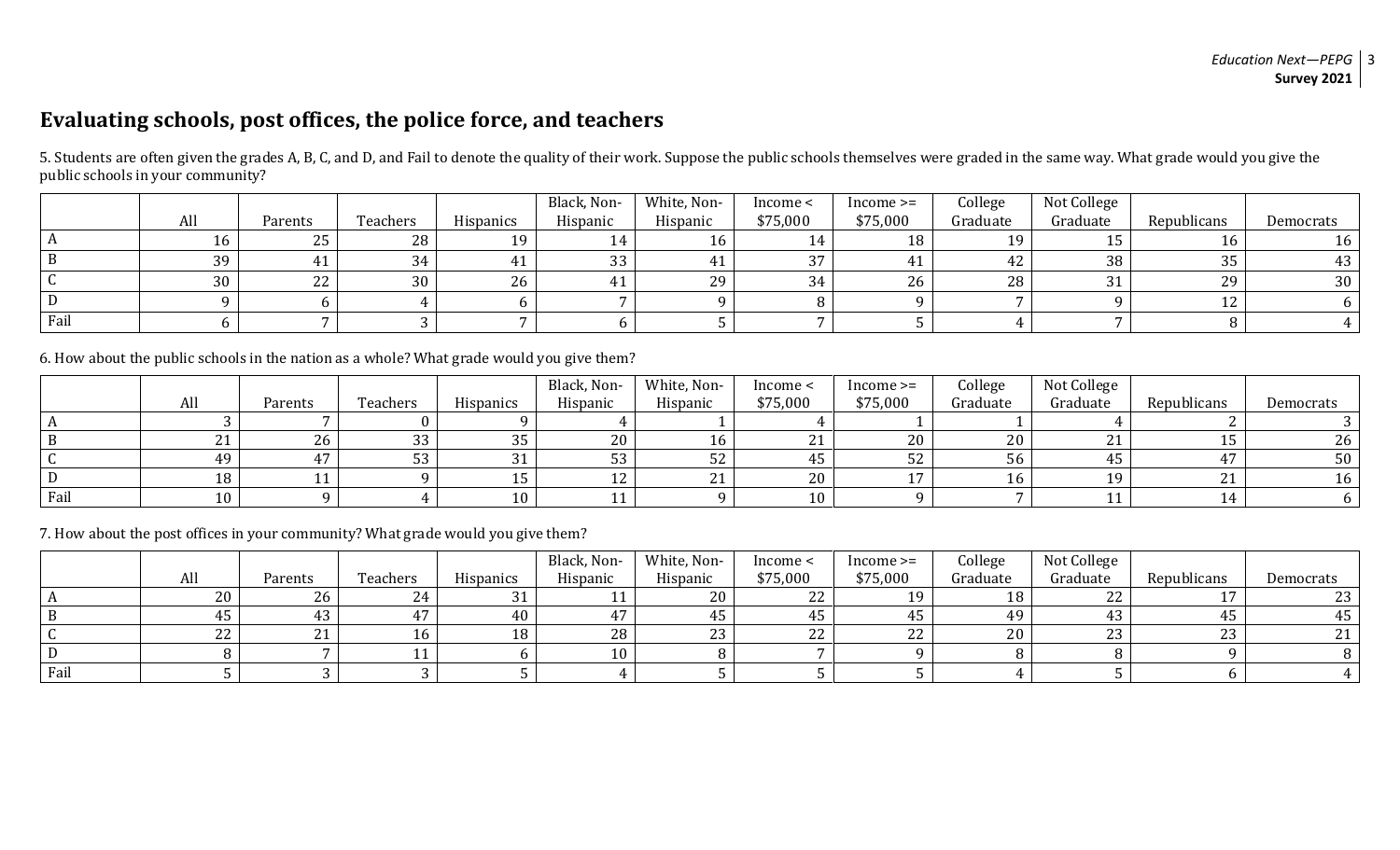|      |     |            |          |                  | Black, Non-  | White, Non- | Income < | $Income \geq=$ | College  | Not College |                 |           |
|------|-----|------------|----------|------------------|--------------|-------------|----------|----------------|----------|-------------|-----------------|-----------|
|      | All | Parents    | Teachers | <b>Hispanics</b> | Hispanic     | Hispanic    | \$75,000 | \$75,000       | Graduate | Graduate    | Republicans     | Democrats |
|      | 12  | 18         |          | 24               |              | 10          |          |                |          |             |                 |           |
|      | 38  |            |          |                  | 36           | 37          | 37       | 39             |          | $\sim$      | $\Omega$<br>J / | 40        |
|      | 33  | つに<br>ں ہے | ں ے      | 22               | 38           | 36          | 35       |                | 32       |             | 36              | 30        |
|      |     |            |          |                  | $\sim$<br>ᅩᄼ | 12<br>ᅩ     |          |                | 1 O<br>ᅩ |             |                 |           |
| Fail |     |            |          |                  |              |             |          |                |          |             |                 |           |

8. How about the post offices in the nation as a whole? What grade would you give them?

9. How about the police force in your community? What grade would you give them?

|      |     |         |          |                  | Black, Non-   | White, Non- | Income <      | $Income \geq$ | College  | Not College |             |             |
|------|-----|---------|----------|------------------|---------------|-------------|---------------|---------------|----------|-------------|-------------|-------------|
|      | All | Parents | Teachers | <b>Hispanics</b> | Hispanic      | Hispanic    | \$75,000      | \$75,000      | Graduate | Graduate    | Republicans | Democrats   |
|      | 30  | 36      | 29       | 28               |               | 36          | $\mathcal{L}$ | າາ<br>ບບ      | 30       | 30          | 44          | 20          |
|      | 40  | 39      |          |                  | 39            | 38          | 27            | 42            | T4.      | 39          |             | 39          |
|      | 18  | Lb      | 18       | 20               | $\sim$ $\sim$ |             | 20            | 16            | 18       | 1 O         |             | ົດຕ<br>ں ہے |
|      |     |         |          |                  |               |             |               |               |          |             |             |             |
| Fail |     |         |          |                  |               |             |               |               |          |             |             |             |

10. How about the police force in the nation as a whole? What grade would you give them?

|      |         |         |           |                              | Black, Non-   | White, Non- | Income < | $Income \geq$ | College  | Not College  |             |                 |
|------|---------|---------|-----------|------------------------------|---------------|-------------|----------|---------------|----------|--------------|-------------|-----------------|
|      | All     | Parents | Teachers  | <b>Hispanics</b>             | Hispanic      | Hispanic    | \$75,000 | \$75,000      | Graduate | Graduate     | Republicans | Democrats       |
|      | 13      |         |           |                              |               | ⊥∪          |          |               |          |              | ົດດ<br>້    |                 |
|      | 32      |         | 29        |                              |               | 36          | 30       |               | 30       | ົ<br>ັບປ     |             | ົດຕ<br>44       |
|      | 30      |         | ے د       | 30                           | 30            | 30          | 30       |               | ບບ       | $20^{\circ}$ | ົດດ<br>ں ہے | 35              |
|      | 14      |         | つに<br>ر ے | $1^{\circ}$<br>┸ <del></del> | 28            | 10          |          |               |          |              |             | 20              |
| Fail | 12<br>ᅩ |         |           | 10                           | $\sim$ $\sim$ |             |          |               |          |              |             | 19 <sub>1</sub> |

11. Suppose you had to evaluate each teacher in your local schools for the quality of their work. What percent of teachers in your local schools would you put in each category? Your answers should add to 100%.

|                |           |         |          |                  | Black, Non- | White, Non- | lncome <             | $Income \geq$ | College  | Not College |                      |           |
|----------------|-----------|---------|----------|------------------|-------------|-------------|----------------------|---------------|----------|-------------|----------------------|-----------|
|                | All       | Parents | Teachers | <b>Hispanics</b> | Hispanic    | Hispanic    | \$75,000             | \$75,000      | Graduate | Graduate    | Republicans          | Democrats |
| Excellent      | n F<br>ີບ | ے ت     |          | 30               | 20          |             | ົ<br>ᄼᄂ<br>ں ے       |               |          | n r<br>ں ہے | $\sim$ $\sim$<br>ں ے | つに<br>ں ے |
| Good           | ົ<br>ے ت  |         | JΤ       | 28               | 29          |             | 32                   | ົາ<br>ے د     | つロ<br>ັບ | 30          | າາ<br>ے ت            | 32        |
| Satisfactory   | 28        |         | າາ<br>LL | 26               |             |             | $\sim$ $\sim$<br>ـ ـ | 40            | $\sim$   | 28          | $\sim$<br>∼          | 28        |
| Unsatisfactory |           |         |          |                  |             |             |                      |               |          |             | . .                  |           |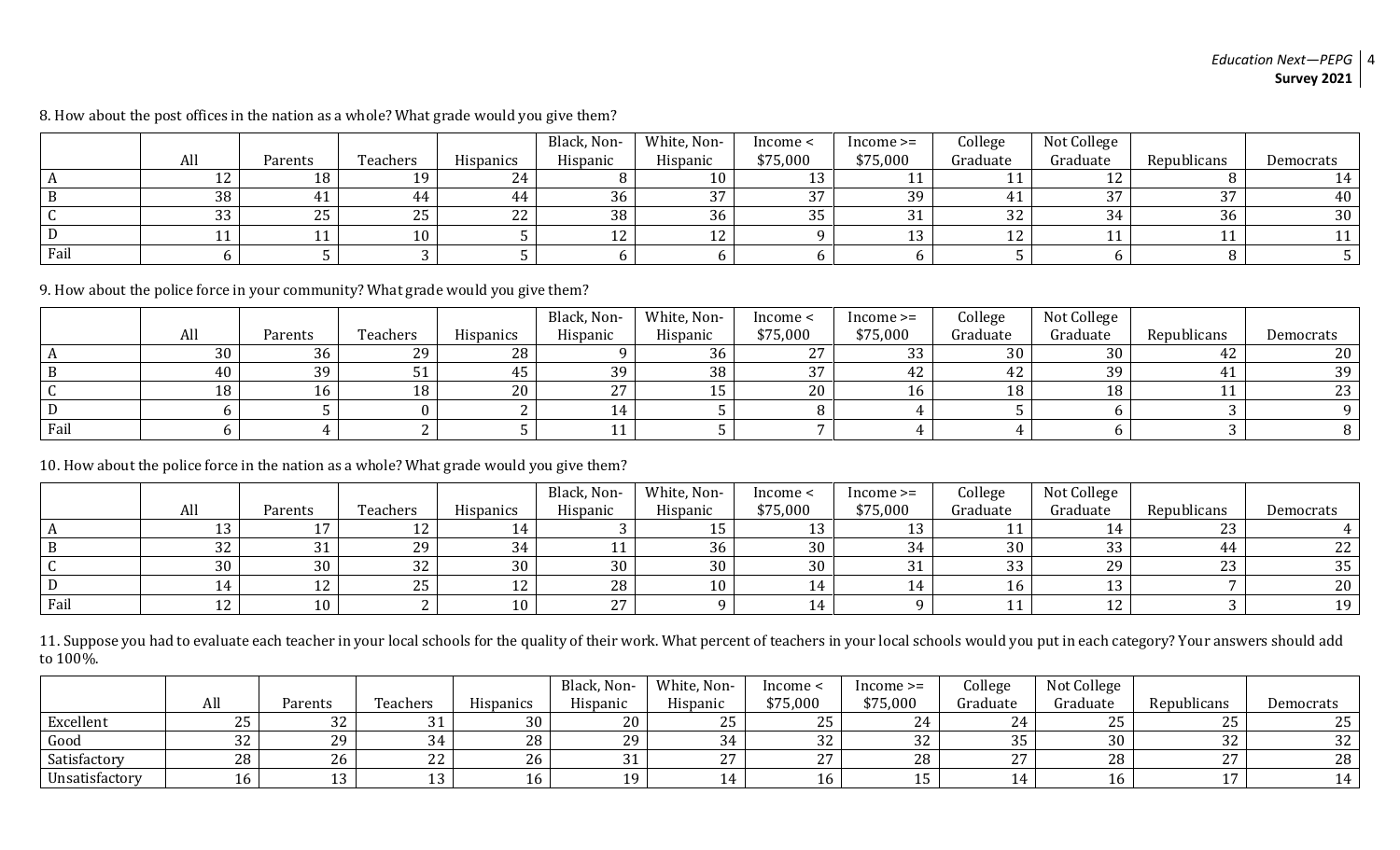# **School Spending**

|                       |             |             |                        |                        | Black, Non- | White, Non- | Income <    | $Income \geq$ | College     | Not College |             |             |
|-----------------------|-------------|-------------|------------------------|------------------------|-------------|-------------|-------------|---------------|-------------|-------------|-------------|-------------|
|                       | All         | Parents     | Teachers               | Hispanics              | Hispanic    | Hispanic    | \$75,000    | \$75,000      | Graduate    | Graduate    | Republicans | Democrats   |
| Average response      | \$8,719     | \$7,809     | \$8,144                | \$10,820               | \$8,558     | \$8,072     | \$7,556     | \$9,715       | \$9,096     | \$8,532     | \$8,927     | \$8,490     |
| Actual (Average among |             |             |                        |                        |             |             |             |               |             |             |             |             |
| sample)               | \$15,092    | \$14,772    | \$15,377               | \$15,087               | \$15,735    | \$14,845    | \$14,475    | \$15,649      | \$15,774    | \$14,780    | \$14,299    | \$15,603    |
| Difference            | $-$ \$6,373 | $-$ \$6,962 | $-$ \$7,233 $^{\circ}$ | $-$ \$4,268 $^{\circ}$ | $-$ \$7,177 | $-$ \$6,773 | $-$ \$6,920 | $-$ \$5,935   | $-$ \$6,678 | $-$ \$6,247 | $-$ \$5,372 | $-$ \$7,113 |

12. Based on your best guess, what is the average amount of money spent each year for a child in public schools in your local school district?

13a. According to the most recent information available, \$[INSERT PPS] is being spent each year per child attending public schools in your district. Do you think that government funding for public schools in your district should increase, decrease, or stay about the same?

|                     |     |         |          |                  | Black, Non- | White, Non- | Income <       | $Income \geq=$ | College  | Not College |             |           |
|---------------------|-----|---------|----------|------------------|-------------|-------------|----------------|----------------|----------|-------------|-------------|-----------|
|                     | All | Parents | Teachers | <b>Hispanics</b> | Hispanic    | Hispanic    | \$75,000       | \$75,000       | Graduate | Graduate    | Republicans | Democrats |
| Greatly increase    |     |         |          |                  | 16          |             | 10             |                | 10       |             |             |           |
| Increase            | 30  | 35      | 46       | 32               | 40          | ں ے         | $\Omega$<br>34 | 28             | 30       | 30          | 23          | 36        |
| Stay about the same | 49  |         | n r      | 40               |             |             |                | 52             | 49       | 4.9         | 55          | 43        |
| Decrease            |     |         |          |                  |             |             |                |                |          |             | $\sim$<br>ᅩ |           |
| Greatly decrease    |     |         |          |                  |             |             |                |                |          |             |             |           |

13b. Do you think that government funding for public schools in your district should increase, decrease, or stay about the same?

|                     |     |          |          |                  | Black, Non- | White, Non- | Income <             | $1$ ncome $>=$ | College  | Not College   |             |                 |
|---------------------|-----|----------|----------|------------------|-------------|-------------|----------------------|----------------|----------|---------------|-------------|-----------------|
|                     | All | Parents  | Teachers | <b>Hispanics</b> | Hispanic    | Hispanic    | \$75,000             | \$75,000       | Graduate | Graduate      | Republicans | Democrats       |
| Greatly increase    | 20  | 29       | 49       |                  |             | 1 Q         | ົດຕ<br>L L           | 17             | 22 C     |               |             | 26 <sup>1</sup> |
| Increase            | 38  | 35       | 1 Q      | 33               |             | 35          | $\sim$ $\sim$<br>ັບເ | 38             | 39       | $\sim$ $\sim$ | 32          | 42              |
| Stay about the same | 36  | nn<br>34 | 23       | 44               | 28          | 38          | 36                   | 37             |          | 30            | 45          | 30 <sup>1</sup> |
| Decrease            |     |          |          |                  |             |             |                      |                |          |               |             |                 |
| Greatly decrease    |     |          |          |                  |             |             |                      |                |          |               |             |                 |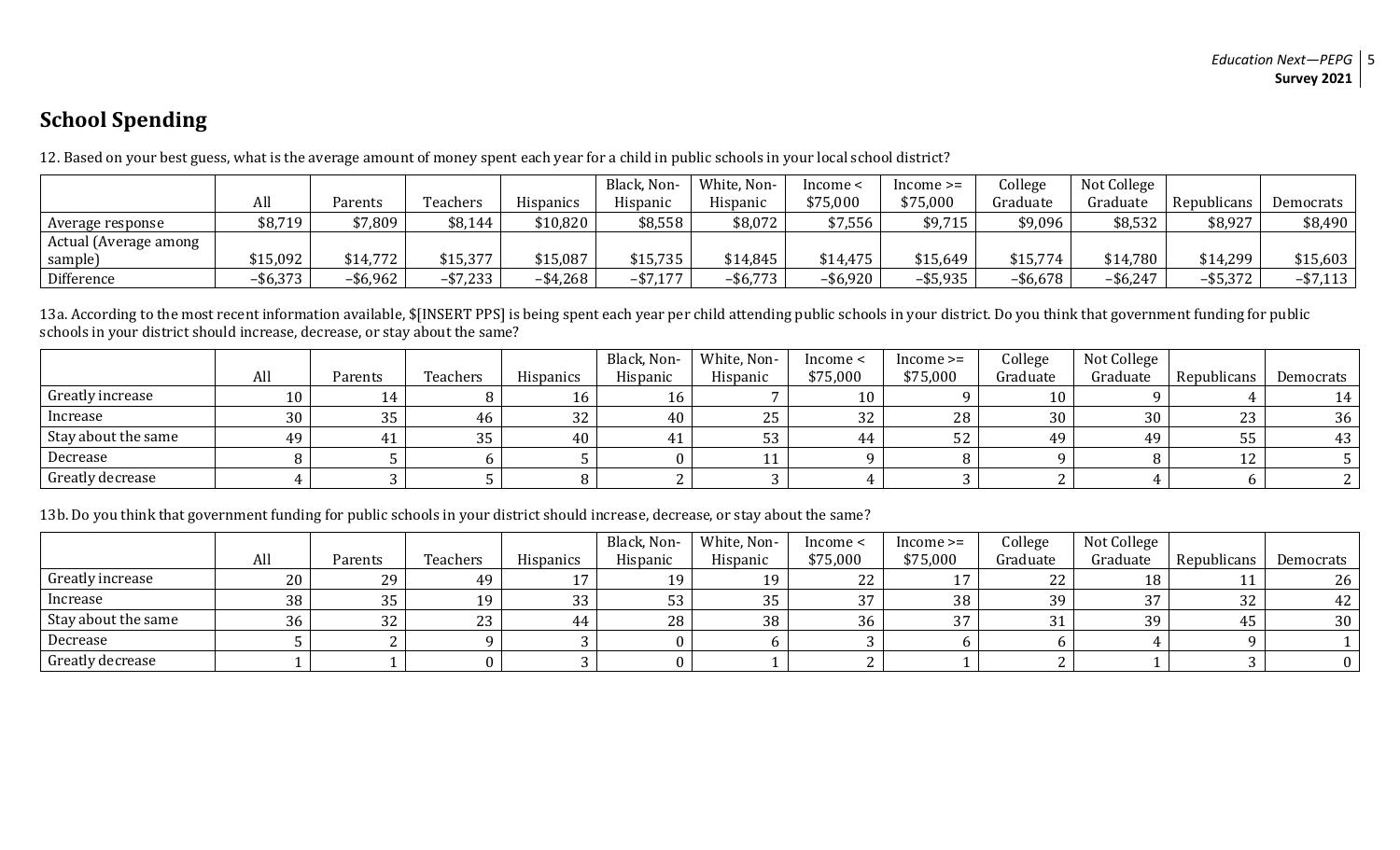### **Accountability and the Common Core State Standards**

|                  |     |                     |          |                  | Black, Non- | White, Non- | Income < | $Income \geq$ | College  | Not College |             |           |
|------------------|-----|---------------------|----------|------------------|-------------|-------------|----------|---------------|----------|-------------|-------------|-----------|
|                  | All | Parents             | Teachers | <b>Hispanics</b> | Hispanic    | Hispanic    | \$75,000 | \$75,000      | Graduate | Graduate    | Republicans | Democrats |
| Strongly support | 37  |                     | 24       | 44               | 28          | 35          | 36       | 38            | 35       | 38          | 39          | 36        |
| Somewhat support | 34  | $\sim$ $\sim$<br>ບບ | 28       | 28               | 37          | 36          | 34       | 35            | 37       | 33          | 33          | 36        |
| Somewhat oppose  |     |                     | 30       |                  |             |             |          |               |          |             |             |           |
| Strongly oppose  |     | 10                  |          |                  |             |             |          |               |          |             |             |           |
| Neither          |     |                     |          |                  | 25          |             | 10       | 12            | 10       | 18          | ᅩ           |           |

14. Do you support or oppose the federal government continuing to require that all students be tested in math and reading each year in grades 3–8 and once in high school?

15a. As you may know, in the last few years states have been deciding whether or not to use the Common Core, which are standards for reading and math that are the same across the states. In the states that have these standards, they will be used to hold public schools accountable for their performance. Do you support or oppose the use of the Common Core standards in your state?

|                            |          |                  |          |           |             | White,   |                |               |                |                      |             |           |
|----------------------------|----------|------------------|----------|-----------|-------------|----------|----------------|---------------|----------------|----------------------|-------------|-----------|
|                            |          |                  |          |           | Black, Non- | Non-     | Income <       | $Income \geq$ | College        | Not College          |             |           |
|                            | All      | Parents          | Teachers | Hispanics | Hispanic    | Hispanic | \$75,000       | \$75,000      | Graduate       | Graduate             | Republicans | Democrats |
| Strongly support           |          | $1^{\circ}$<br>ᆚ | 20       | 21        |             | 1 า      | 15             |               |                |                      |             | 19        |
| Somewhat support           | 29       | 34               | 26       | 34        | 33          | 26       | 29             | 28            | 32             | $\mathcal{L}$<br>ر ے | $\sim$ 1    | 35        |
| Somewhat oppose            |          | 1.0<br>ᅩ         | 26       |           | 1 2<br>ᅭ    | 14       | 13             |               | 14             | ⊥ບ                   | 16          |           |
| Strongly oppose            | nn<br>ZZ | 25               | 28       |           |             | 28       | 17<br><b>*</b> | 26            | 23             | n.1                  | 35          |           |
| Neither support nor oppose | 22       | $\overline{ }$   |          | 23        | 33          | 20       | 26             | 19            | $\overline{ }$ | 24                   | 19          | 24        |

15b. As you may know, in the last few years states have been deciding whether or not to use standards for reading and math that are the same across the states. In the states that have these standards, they will be used to hold public schools accountable for their performance. Do you support or oppose the use of these standards in your state?

|                            |     |           |                |                  | Black, Non- | White,<br>Non- | Income < | $Income \geq$ | College  | Not College |             |           |
|----------------------------|-----|-----------|----------------|------------------|-------------|----------------|----------|---------------|----------|-------------|-------------|-----------|
|                            | All | Parents   | Teachers       | <b>Hispanics</b> | Hispanic    | Hispanic       | \$75,000 | \$75,000      | Graduate | Graduate    | Republicans | Democrats |
| Strongly support           | 24  | 20        |                | $\mathbf{A}$     | 26          | 23             | 25       | 24            | 22       | 25          | 24          | 24        |
| Somewhat support           | 35  | 33        | 34             | 38               | 34          | 35             | 35       | 35            | 37       | 34          | 33          | 38        |
| Somewhat oppose            |     | ᅩ         | 18             |                  | 10          |                |          |               |          | 10          |             |           |
| Strongly oppose            |     | 10        | 23             |                  |             | 10             |          |               |          |             |             |           |
| Neither support nor oppose | 20  | つつ<br>ں ے | $\overline{A}$ | 22               | 25          | 18             | 25       | 16            |          | 25          | 20          | 19        |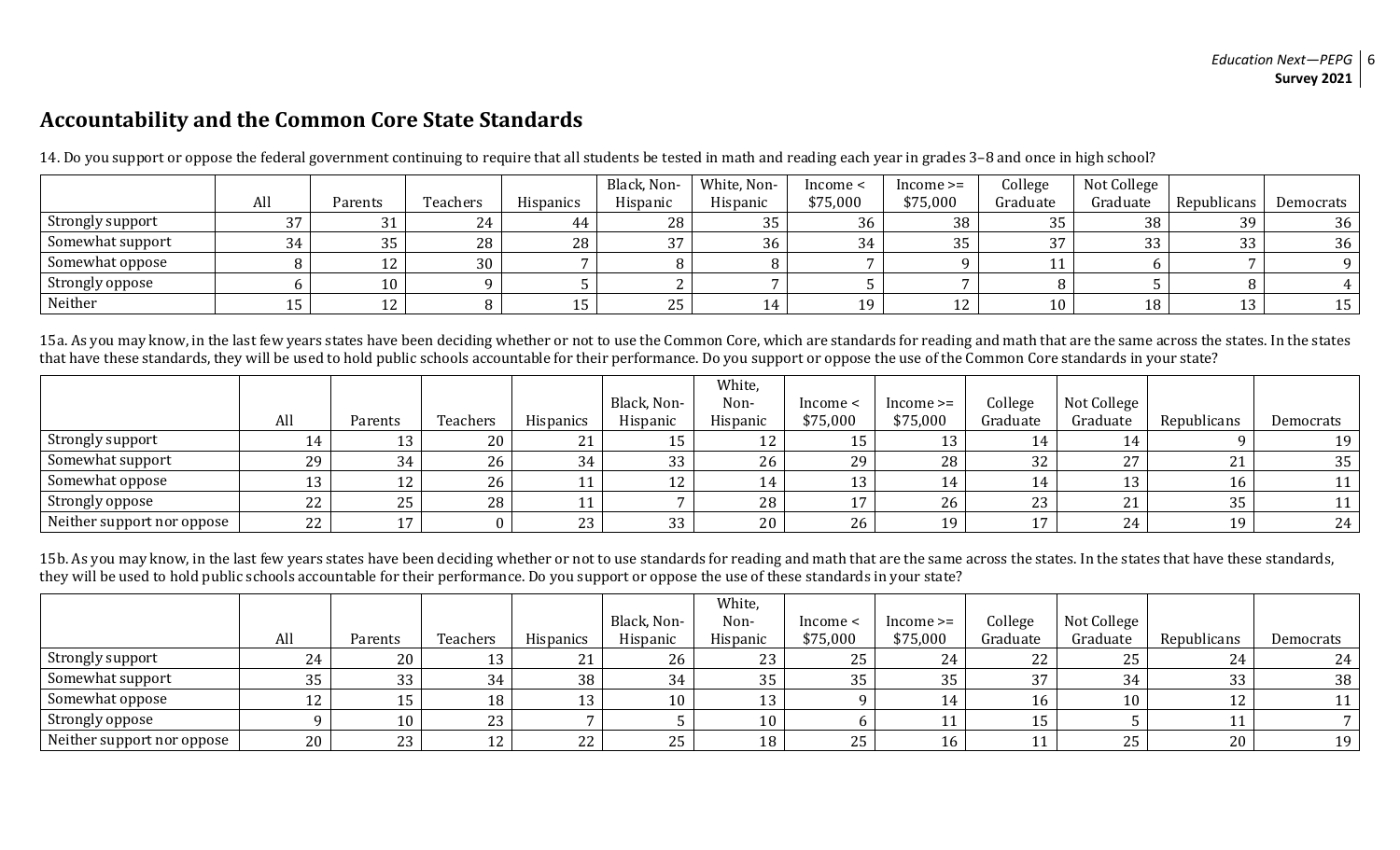## **School choice**

16. As you may know, many states permit the formation of charter schools, which are publicly funded but are not managed by the local school board. These schools are expected to meet promised objectives but are exempt from many state regulations. Do you support or oppose the formation of charter schools?

|                              |              |                |          |                  |             | White,   |          |               |                   |             |             |                 |
|------------------------------|--------------|----------------|----------|------------------|-------------|----------|----------|---------------|-------------------|-------------|-------------|-----------------|
|                              |              |                |          |                  | Black, Non- | Non-     | Income < | $Income \geq$ | College           | Not College |             |                 |
|                              | All          | Parents        | Teachers | <b>Hispanics</b> | Hispanic    | Hispanic | \$75,000 | \$75,000      | Graduate          | Graduate    | Republicans | Democrats       |
| Strongly support             |              | 16             |          |                  |             |          | 14       | 16            | ⊥∪                | ⊥∪          | 21          | 10              |
| Somewhat support             | 26           | 27             | 18       | 26               | 25          | 27       | 25       | ר ר           | 26                | つワ<br>27 L  | 31          | 23              |
| Somewhat oppose              | $20^{\circ}$ | า 1<br>41      |          | 18               |             | 21       | 19       | $\mathbf{D}$  | $\mathbf{a}$<br>▵ | 19          |             | 23 <sup>1</sup> |
| Strongly oppose              |              | $\overline{ }$ | 19       |                  | 14          | 17       | 14       |               | 22                |             | 10          | 20              |
| Neither support nor oppose I | 23           | 20             | 16       | $\mathbf{z}$     | 28          | 21       | 28       | 10            | 16                | 26          | 21          | 24              |

17. A proposal has been made to offer a tax credit for individual and corporate donations that pay for scholarships to help low-income parents send their children to private schools. Would you support or oppose such a proposal?

|                              |                    |         |          |                     |             | White,   |          |               |                |             |             |           |
|------------------------------|--------------------|---------|----------|---------------------|-------------|----------|----------|---------------|----------------|-------------|-------------|-----------|
|                              |                    |         |          |                     | Black, Non- | Non-     | Income < | $Income \geq$ | College        | Not College |             |           |
|                              | All                | Parents | Teachers | <b>Hispanics</b>    | Hispanic    | Hispanic | \$75,000 | \$75,000      | Graduate       | Graduate    | Republicans | Democrats |
| Strongly support             | $\mathbf{A}$<br>∠⊥ | 25      |          | 29                  | 28          | . .      | 22       | 19            | 21<br>$\sim$ 1 | 20          |             | 24        |
| Somewhat support             | 36                 | 33      | 37       | $\mathcal{L}$<br>37 | 36          | 35       | 37       | 35            | 35             | 36          | 35          | 37        |
| Somewhat oppose              |                    |         | 20       |                     |             | 12       |          | 10            | ᅩ              | 10          | ⊥ປ          | 10        |
| Strongly oppose              |                    | 10      | 19       |                     |             |          |          |               | ᆚ              | 10          | l 4         |           |
| Neither support nor oppose I | 21                 | 21      |          | ົດດ<br>ں ہے         | 25          | 21       | 25       | 18            | ᆚ              | 24          | 20          | 20        |

18a. A proposal has been made that would give all families with children in public schools a wider choice, by allowing them to enroll their children in private schools instead, with government helping to pay the tuition. Would you support or oppose this proposal?

|                            |     |         |                 |                  |             | White,   |          |               |          |             |             |           |
|----------------------------|-----|---------|-----------------|------------------|-------------|----------|----------|---------------|----------|-------------|-------------|-----------|
|                            |     |         |                 |                  | Black, Non- | Non-     | Income < | $Income \geq$ | College  | Not College |             |           |
|                            | All | Parents | Teachers        | <b>Hispanics</b> | Hispanic    | Hispanic | \$75,000 | \$75,000      | Graduate | Graduate    | Republicans | Democrats |
| Strongly support           | 22  | 20      | 10 <sub>1</sub> | 28               | 31<br>JI    |          | 22       | 21            | 20       | 22          | 25          | 20        |
| Somewhat support           | 24  | 28      | 32              | 27<br>47         | 22          |          | 26       | 21            | 24       | 24          | 25          | 24        |
| Somewhat oppose            |     | 14      |                 | ⊥∪               |             | 20       | 14       | 20            | 20       | 16          | 16          | 18        |
| Strongly oppose            | 19  | 15      | 29              |                  |             | 23       | 14       | 24            | 26       | 16          | 19.         | 20        |
| Neither support nor oppose | 18  | 23      | 20              | 21<br><u>_</u>   | 24          | 16       | 24       | 14            | 10       | 22          | 15          | 19        |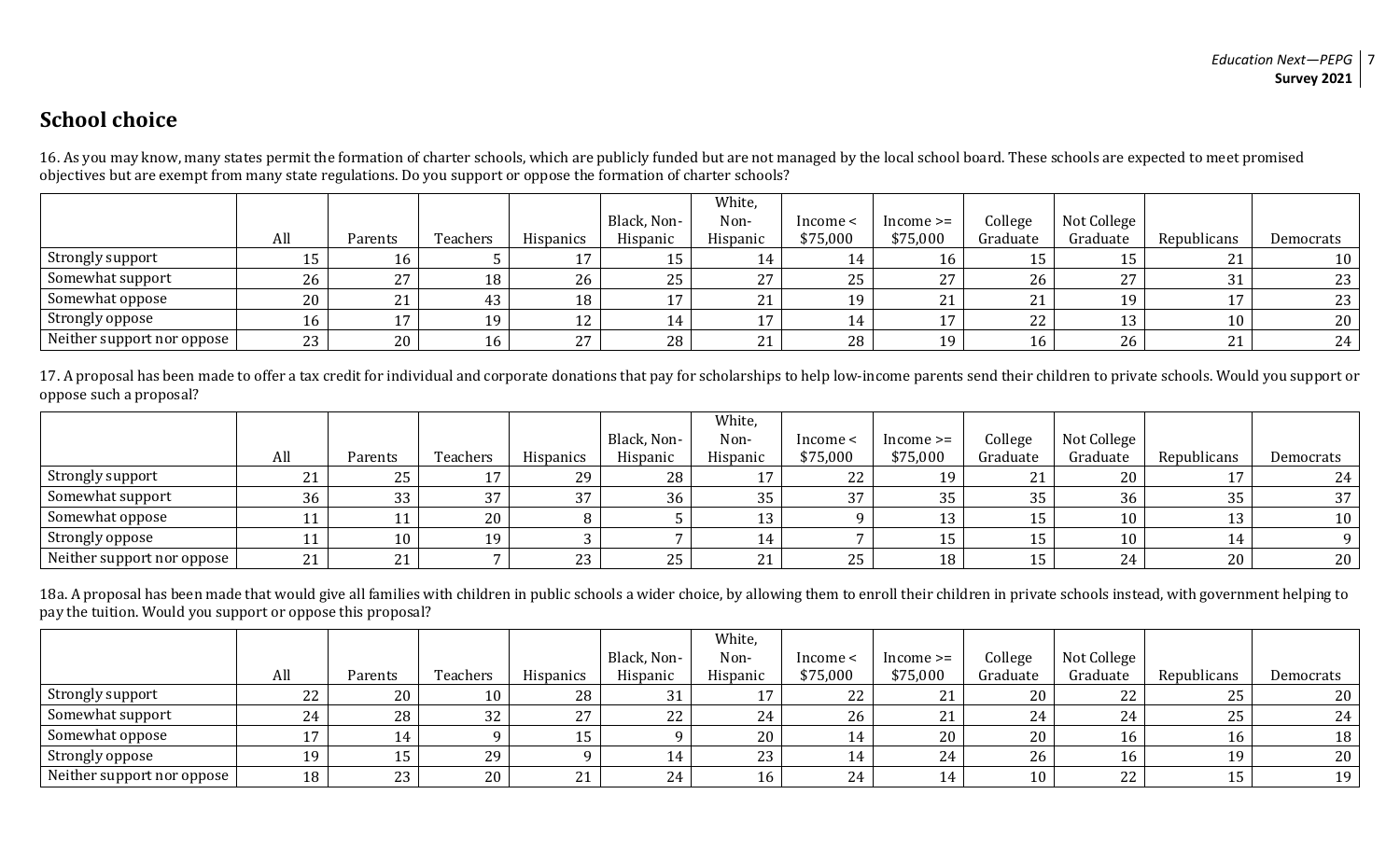18b. A proposal has been made that would give low-income families with children in public schools a wider choice, by allowing them to enroll their children in private schools instead, with government helping to pay the tuition. Would you support or oppose this proposal?

|                            |                |         |          |                  |             | White,       |          |               |          |             |             |           |
|----------------------------|----------------|---------|----------|------------------|-------------|--------------|----------|---------------|----------|-------------|-------------|-----------|
|                            |                |         |          |                  | Black, Non- | Non-         | Income < | $Income \geq$ | College  | Not College |             |           |
|                            | All            | Parents | Teachers | <b>Hispanics</b> | Hispanic    | Hispanic     | \$75,000 | \$75,000      | Graduate | Graduate    | Republicans | Democrats |
| Strongly support           |                | 24      | 18       | 22               | 26          |              | 20       |               | 14       | 19          |             | 19        |
| Somewhat support           | 26             | 26      | 37       | 28               | 33          | 24           | 27       | 24            | 26       | 25          | 23          | 28        |
| Somewhat oppose            | 18             | 18      | 14       |                  | 10          | 20           | 14       | 22            | 21       | 1 T         | 19          | 18        |
| Strongly oppose            | 22             | 21      | 32       |                  |             | $\mathbf{z}$ | 16       | 28            | 30       | 19          | 30          | 17        |
| Neither support nor oppose | $\overline{ }$ | 11      |          | ົດດ<br>ں ہے      | 16          | ⊥∪           | 22       | 12<br>ᅩᄼ      |          | 20          | 14          | 18        |

19. Do you support or oppose allowing parents to educate their children at home instead of sending them to school in ordinary circumstances when schools are open?

|                            |            |            |          |                  |             | White,   |          |               |                  |             |             |           |
|----------------------------|------------|------------|----------|------------------|-------------|----------|----------|---------------|------------------|-------------|-------------|-----------|
|                            |            |            |          |                  | Black, Non- | Non-     | Income < | $Income \geq$ | College          | Not College |             |           |
|                            | All        | Parents    | Teachers | <b>Hispanics</b> | Hispanic    | Hispanic | \$75,000 | \$75,000      | Graduate         | Graduate    | Republicans | Democrats |
| Strongly support           | <u>_ i</u> | 26         | 20       |                  | 16          | 24       | 22       | 21            | 20               | າາ<br>LL    | າາ          | l 4       |
| Somewhat support           | 29         | 31         | 24       | 1 Q              | 33          | 32       | 28       | 30            | າາ<br>ີປ⊥        | 29          | 28          | 31        |
| Somewhat oppose            |            | $\sqrt{2}$ | 29       | 24               | 12          |          | 16       | 18            | 20               |             | 14          | 21        |
| Strongly oppose            |            |            |          |                  |             |          |          |               | $1^{\circ}$<br>ᅩ | 11          | 10          | 13        |
| Neither support nor oppose | <u>∠ ⊥</u> | 20         | 20       | つつ<br>L L        | 33          | 18       | 23       | 20            | . .              | 23          | 19          | 22        |

20. Do you support or oppose requiring parents to receive approval from their local school district if they want to homeschool their children in ordinary circumstances when schools are open?

|                            |           |         |           |                  |             | White,   |          |               |                |             |             |           |
|----------------------------|-----------|---------|-----------|------------------|-------------|----------|----------|---------------|----------------|-------------|-------------|-----------|
|                            |           |         |           |                  | Black, Non- | Non-     | Income < | $Income \geq$ | College        | Not College |             |           |
|                            | All       | Parents | Teachers  | <b>Hispanics</b> | Hispanic    | Hispanic | \$75,000 | \$75,000      | Graduate       | Graduate    | Republicans | Democrats |
| Strongly support           | <u>41</u> | 19      | つつ<br>ں ے | 21<br>$\sim$ 1   | 15          | 22       | 20       | 22            | 25             | 1 Q         |             | 25        |
| Somewhat support           | 29        | 25      | 44        | 30               | 28          | 29       | 26       | $^{\circ}$    | 33             |             | 26          | 32        |
| Somewhat oppose            |           |         |           |                  |             |          | 13       |               |                |             | 16          |           |
| Strongly oppose            | 18        | 22      |           | 20               | $\sqrt{4}$  | 10       | 18       | 18            | $\overline{ }$ | 18          | 25          | 12        |
| Neither support nor oppose | 19        | 20      |           | 1 Q              | 29          | 15       | 24       | 15            | . .            | 22          | 17          | 20        |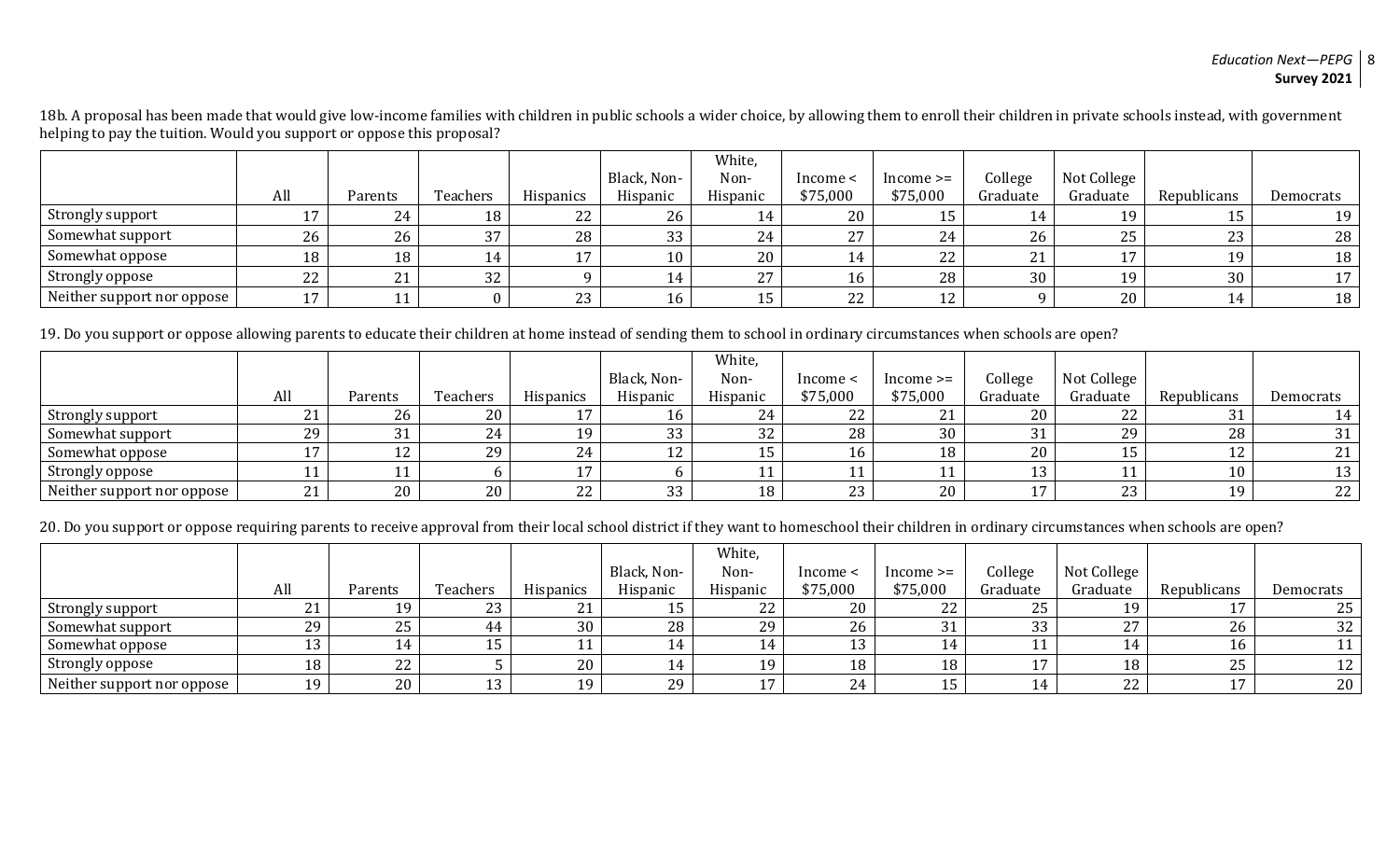# **Teacher pay**

|                       |              |              |              |              |              | White,       |              |                |            |              |              |              |
|-----------------------|--------------|--------------|--------------|--------------|--------------|--------------|--------------|----------------|------------|--------------|--------------|--------------|
|                       |              |              |              |              | Black, Non-  | Non-         | lncome ·     | $Income \geq=$ | College    | Not College  |              |              |
|                       | All          | Parents      | Teachers     | Hispanics    | Hispanic     | Hispanic     | \$75,000     | \$75,000       | Graduate   | Graduate     | Republicans  | Democrats    |
| Average response      | \$42,122     | \$44,435     | \$48,475     | \$41,555     | \$36,828     | \$42,772     | \$36,123     | \$47,333       | \$47,718   | \$39,398     | \$43,165     | \$41,348     |
| Actual (Average among |              |              |              |              |              |              |              |                |            |              |              |              |
| sample)               | \$63,924     | \$64,626     | \$66,189     | \$68,042     | \$62,247     | \$62,609     | \$62,992     | \$64,766       | \$64,334   | \$63,736     | \$62,192     | \$64,955     |
| Difference            | $-$ \$21,802 | $-$ \$20,191 | $-$ \$17,714 | $-$ \$26,487 | $-$ \$25,419 | $-$ \$19,837 | $-$ \$26,870 | $-$ \$17,433   | $-$16,617$ | $-$ \$24,338 | $-$ \$19,028 | $-$ \$23,607 |

21. Based on your best guess, what is the average yearly salary of a public school teacher in your state?

22a. Do you think that public school teacher salaries should increase, decrease, or stay about the same?

|                     |     |           |          |                  | Black, Non- | White, Non- | Income <       | $Income \geq$  | College  | Not College |             |                 |
|---------------------|-----|-----------|----------|------------------|-------------|-------------|----------------|----------------|----------|-------------|-------------|-----------------|
|                     | All | Parents   | Teachers | <b>Hispanics</b> | Hispanic    | Hispanic    | \$75,000       | \$75,000       | Graduate | Graduate    | Republicans | Democrats       |
| Greatly increase    | 23  | つつ<br>_ ب |          | 30               |             | 18          | <b>DE</b><br>້ | ີ<br><u> i</u> | 29       | 20          | 13          | 32 <sup>1</sup> |
| Increase            | 44  | 44        | 33       | 39               | 41          |             | 44             | 45             |          |             | 43          | 46              |
| Stay about the same | 27  |           |          | 23               | 14          | 30          | $\sim$ $\sim$  | 28             | 22       | 30          | 35          | 20 <sup>1</sup> |
| Decrease            |     |           |          |                  |             |             |                |                |          |             |             |                 |
| Greatly decrease    |     |           |          |                  |             |             |                |                |          |             |             |                 |

22b. Public school teachers in your state are paid an average annual salary of \$[INSERT PAY]. Do you think that public school teacher salaries should increase, decrease, or stay about the same?

|                     |     |         |          |                  | Black, Non- | White, Non- | Income < | $Income \geq$ | College  | Not College |             |           |
|---------------------|-----|---------|----------|------------------|-------------|-------------|----------|---------------|----------|-------------|-------------|-----------|
|                     | All | Parents | Teachers | <b>Hispanics</b> | Hispanic    | Hispanic    | \$75,000 | \$75,000      | Graduate | Graduate    | Republicans | Democrats |
| Greatly increase    |     |         | 48       | 10               | 14          |             |          | 12            | 14       |             |             | 18        |
| Increase            | 39  | 46      | 38       | 49               |             | 35          | 36       | 43            |          | 38          | 31          | 46        |
| Stay about the same |     | 36      |          | 36               | 35          | 45          |          | 39            | 40       |             | ັບ 1        | 34        |
| Decrease            |     |         |          |                  |             |             |          |               |          |             |             |           |
| Greatly decrease    |     |         |          |                  |             |             |          |               |          |             |             |           |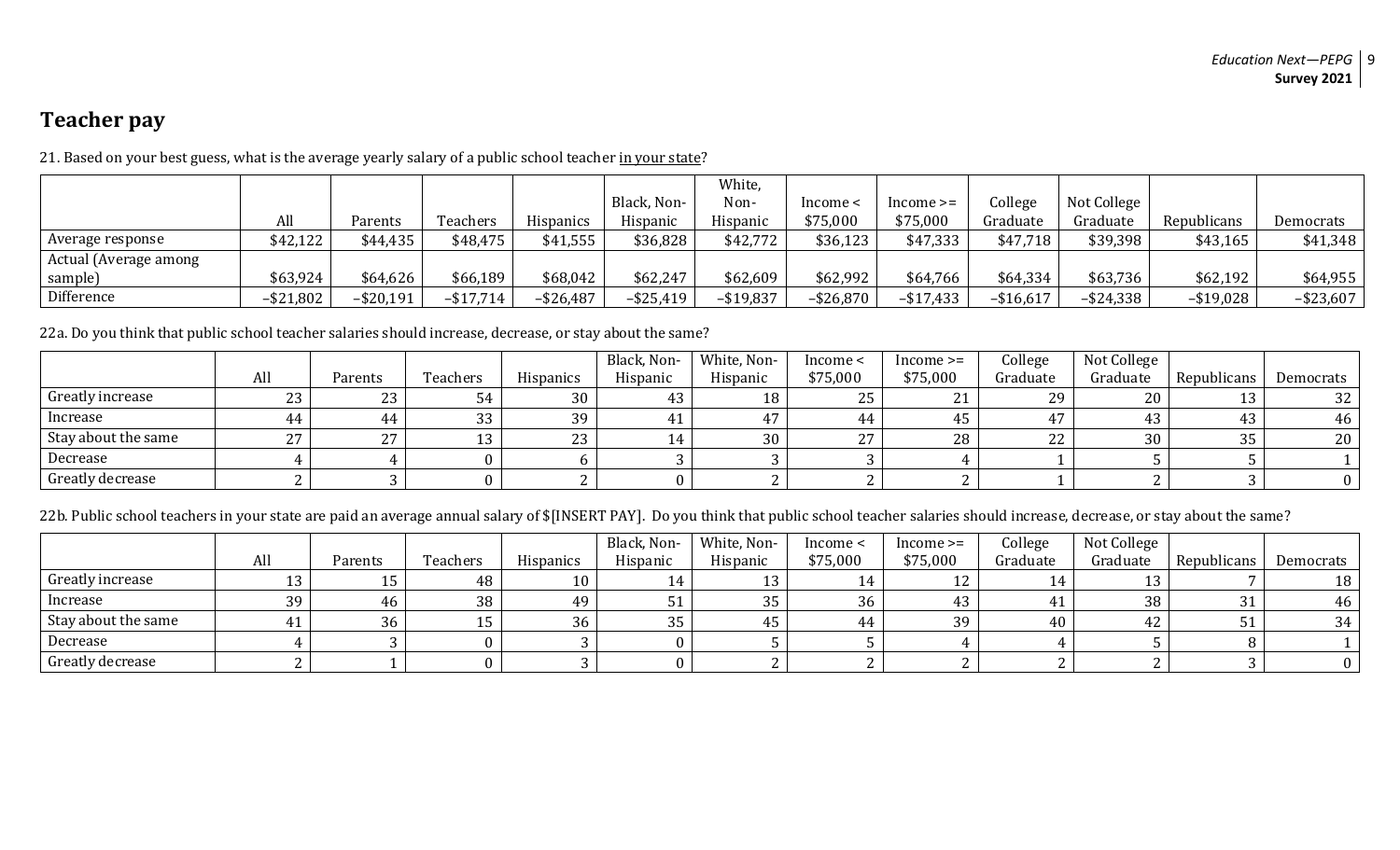|                            | All       | Parents | Teachers | <b>Hispanics</b> | Black, Non-<br>Hispanic | White,<br>Non-<br>Hispanic | Income <<br>\$75,000 | $Income \geq$<br>\$75,000 | College<br>Graduate | Not College<br>Graduate | Republicans     | Democrats |
|----------------------------|-----------|---------|----------|------------------|-------------------------|----------------------------|----------------------|---------------------------|---------------------|-------------------------|-----------------|-----------|
| Strongly support           |           | 16      |          |                  | 10                      | 14                         | 13                   |                           |                     |                         |                 |           |
| Somewhat support           | 32        | 30      | 16       | 30               | 29                      | 33                         | 33                   | 31                        | 30                  | 33                      | 36              | 30        |
| Somewhat oppose            | $10^{-7}$ | 19      | 38       | 18               | 16                      | 20                         | 16                   | 22                        | 24                  |                         |                 | 22        |
| Strongly oppose            |           | 19      | 36       |                  | 22                      | 17                         | 17                   |                           | 23                  |                         |                 | 20        |
| Neither support nor oppose |           | 17      |          | 18               | 23                      | 16                         | 21                   | 14                        |                     | 20                      | 16 <sup>1</sup> | 17        |

23. Do you support or oppose basing part of the salaries of teachers on how much their students learn?

### **Unions and collective bargaining**

24a. Do you think teacher unions have a generally positive effect on schools, or do you think they have a generally negative effect?

|                          |     |         |          |           |             | White,       |           |               |                |             |             |           |
|--------------------------|-----|---------|----------|-----------|-------------|--------------|-----------|---------------|----------------|-------------|-------------|-----------|
|                          |     |         |          |           | Black, Non- | Non-         | Income <  | $Income \geq$ | College        | Not College |             |           |
|                          | All | Parents | Teachers | Hispanics | Hispanic    | Hispanic     | \$75,000  | \$75,000      | Graduate       | Graduate    | Republicans | Democrats |
| Strongly positive effect |     |         | 18       |           |             |              | 10        |               |                |             |             | 15        |
| Somewhat positive effect | 26  | 28      | ປ⊥       | 27<br>ر ے | 26          | 24           | 24        | 28            | 33             | 22          | ⊥∪          | 35        |
| Somewhat negative effect | 1 Q | 19      |          |           |             | 22           | 16        | 22            | 18             | 19          | 25          | 13        |
| Strongly negative effect | 18  |         |          |           |             | $\mathbf{A}$ | 12<br>1 J | ാറ            | 1 <sub>Q</sub> |             | 32          |           |
| Neither positive nor     |     |         |          |           |             |              |           |               |                |             |             |           |
| negative effect          | 29  | 26      | 20       | 27        | 40          | 25           | 37        | 21            | 21             | 32          | 25          | 30        |

24b. [RANDOMIZE ORDER: Some people say that teacher unions are a stumbling block to school reform./Others say that unions fight for better schools and better teachers.] What do you think? Do you think teacher unions have a generally positive effect on schools, or do you think they have a generally negative effect?

|                          |     |           |                 |           |             | White,                |          |               |                    |             |                |           |
|--------------------------|-----|-----------|-----------------|-----------|-------------|-----------------------|----------|---------------|--------------------|-------------|----------------|-----------|
|                          |     |           |                 |           | Black, Non- | Non-                  | - Income | $Income \geq$ | College            | Not College |                |           |
|                          | All | Parents   | <b>Teachers</b> | Hispanics | Hispanic    | Hispanic              | \$75,000 | \$75,000      | Graduate           | Graduate    | Republicans    | Democrats |
| Strongly positive effect |     | 12<br>ᅩ   | 20              | 18        | 20          |                       | 14       |               | 16                 | 10          |                |           |
| Somewhat positive effect | 25  | 22        | 45              | 24        | 36          | 23                    | 25       | 24            | 26                 | 24          | 16             | 33        |
| Somewhat negative effect | 18  | 1 E<br>⊥J |                 |           |             | <b>n</b> <sub>1</sub> | 16       | 20            | 21<br>$\mathbf{L}$ | 17          | 25             | 14        |
| Strongly negative effect |     | 12<br>ᆚ   |                 |           |             | $\mathbf{a}$          | 13       | 20            | 16                 | 17          | 21             |           |
| Neither positive nor     |     |           |                 |           |             |                       |          |               |                    |             |                |           |
| negative effect          | 28  | 37        | ⊥ປ              | 31        | 35          | 25                    | 32       | 24            | 20                 | 31          | 21<br>$\sim$ 1 | 30        |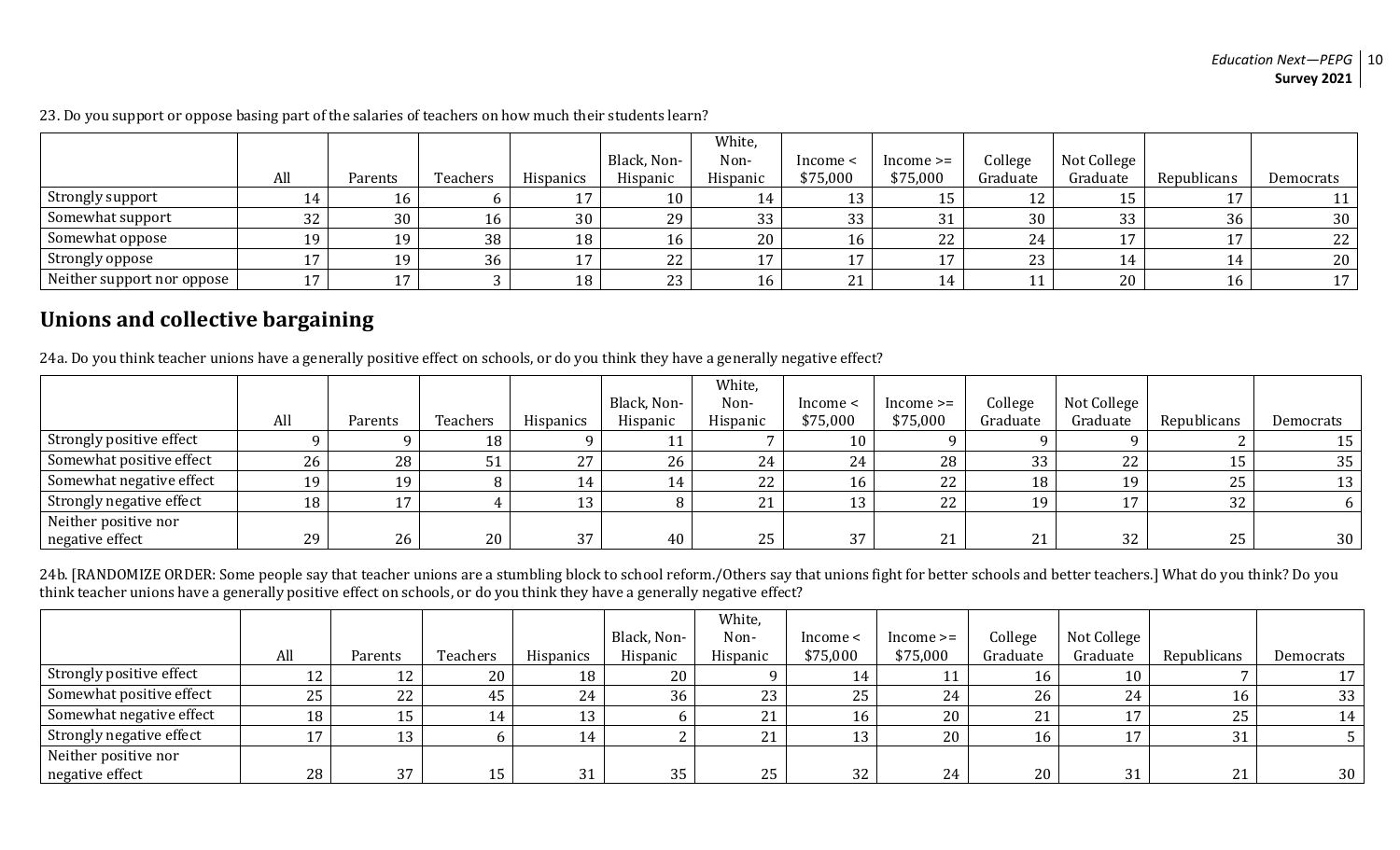#### *Education Next—PEPG* 11 **Survey 2021**

|                          |         |         |          |           | Black, Non- | White,<br>Non- | Income < | $Income \geq$ | College  | Not College                |                     |           |
|--------------------------|---------|---------|----------|-----------|-------------|----------------|----------|---------------|----------|----------------------------|---------------------|-----------|
|                          | All     | Parents | Teachers | Hispanics | Hispanic    | Hispanic       | \$75,000 | \$75,000      | Graduate | Graduate                   | Republicans         | Democrats |
| Strongly positive effect |         | 13      |          |           |             |                | 12       | 10            |          | 10                         |                     |           |
| Somewhat positive effect | 28      | 26      | 40       | 32        | 33          | 26             | 28       | 28            | 30       | 27<br>$\frac{2}{\sqrt{2}}$ | $\mathbf{A}$<br>᠘ ┚ | 34        |
| Somewhat negative effect |         | 16      |          |           |             |                | 15       | 18            | 16       |                            | 24                  |           |
| Strongly negative effect | 1.<br>ᅭ | 10      |          |           |             | 13             |          |               | 12       | 11                         | 19                  |           |
| Neither positive nor     |         |         |          |           |             |                |          |               |          |                            |                     |           |
| negative effect          | 33      | 36      | 39       | 35        | 40          | 30             | 37       | 29            | 28       | 35                         | 32                  | 32        |

25. Do you think postal worker unions have a generally positive effect on the quality of postal service, or do you think they have a generally negative effect?

26. Do you think police unions have a generally positive effect on the quality of policing, or do you think they have a generally negative effect?

|                          |     |         |          |                  |             | White,         |          |               |          |             |             |           |
|--------------------------|-----|---------|----------|------------------|-------------|----------------|----------|---------------|----------|-------------|-------------|-----------|
|                          |     |         |          |                  | Black, Non- | Non-           | Income < | $Income \geq$ | College  | Not College |             |           |
|                          | All | Parents | Teachers | <b>Hispanics</b> | Hispanic    | Hispanic       | \$75,000 | \$75,000      | Graduate | Graduate    | Republicans | Democrats |
| Strongly positive effect |     | ιJ      |          |                  |             |                |          |               |          |             |             |           |
| Somewhat positive effect | 23  | 21      | 24       | 22               | 12          | 26             | 22       | 23            | 20       | 24          | 30          | 17        |
| Somewhat negative effect | 22  | 18      | 33       | 18               | 17          | 23             | 17       | 26            | 27       | 19.         | 20          | 23        |
| Strongly negative effect | 18  | 14      |          |                  | 29          | $\overline{ }$ | 18       | 19            | 23       | 16          | 10          | 25        |
| Neither positive nor     |     |         |          |                  |             |                |          |               |          |             |             |           |
| negative effect          | 30  | 35      | 24       | 36               | 34          | 27             | 36       | 25            | 24       | 33          | 32          | 28        |

27a. In your view, have teachers unions made it easier or harder to reopen the public schools in your local community?

|                 |                  |         |          |                  | Black, Non- | White, Non- | Income <  | $Income \geq$ | College  | Not College    |                     |           |
|-----------------|------------------|---------|----------|------------------|-------------|-------------|-----------|---------------|----------|----------------|---------------------|-----------|
|                 | All              | Parents | Teachers | <b>Hispanics</b> | Hispanic    | Hispanic    | \$75,000  | \$75,000      | Graduate | Graduate       | Republicans         | Democrats |
| Much easier     |                  |         |          |                  |             |             |           |               |          |                |                     |           |
| A little easier | $1^{\circ}$<br>ᅩ |         |          | 26               | ، 14        |             |           | 10            |          | $\overline{A}$ |                     |           |
| A little harder | 1 I I            | 18      | 38       | $\sim$           | 17          | 18          |           | 20            | 21       |                | $^{\circ}$          | 14        |
| Much harder     | 18               | 10.     |          | 1 O<br>ᅩ         |             | າາ          |           | 20            | 20       | 18             | 32                  |           |
| Neither         | 50               | 45.     | 39       | 46               | 61          | 49          | Γη<br>ے ت | 47            | 45       | 52             | $\mathbf{z}$<br>ັບເ |           |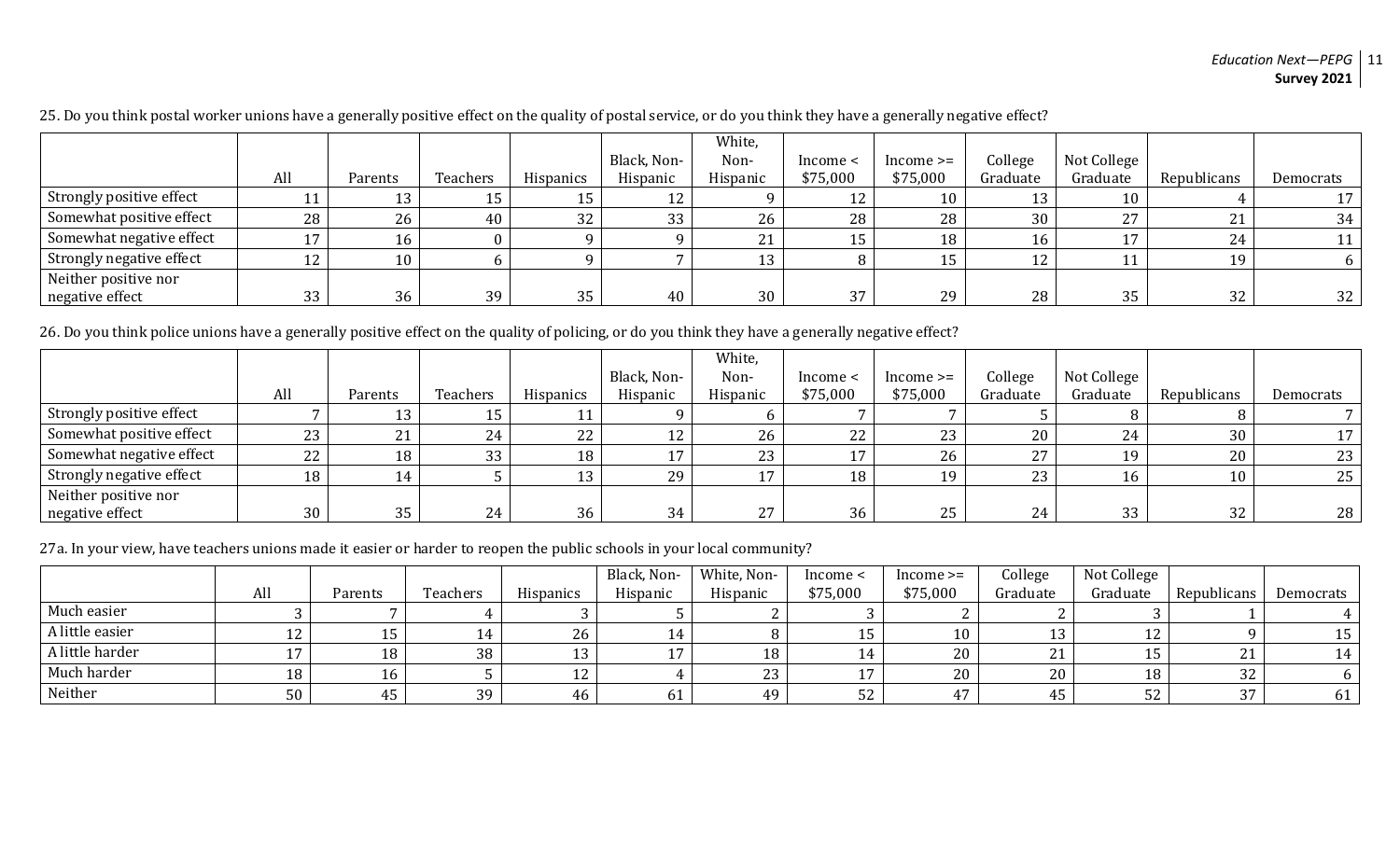#### *Education Next—PEPG* 12 **Survey 2021**

|                 |     |         |          |                     | Black, Non- | White, Non- | Income <                   | ncome >= | College  | Not College |             |                 |
|-----------------|-----|---------|----------|---------------------|-------------|-------------|----------------------------|----------|----------|-------------|-------------|-----------------|
|                 | All | Parents | Teachers | <b>Hispanics</b>    | Hispanic    | Hispanic    | \$75,000                   | \$75,000 | Graduate | Graduate    | Republicans | Democrats       |
| Much easier     |     |         |          |                     |             |             |                            |          |          |             |             |                 |
| A little easier | 10  |         | 20       | $\overline{1}$<br>ᅩ |             |             | ∸∸                         |          |          |             |             | 15              |
| A little harder | 22  | 18      | 20       | 18                  |             | 24          | $\mathbf{D}$<br><u>_ i</u> | 24       | つワ       | 20          | 20          | 25 <sub>1</sub> |
| Much harder     | 25  | 26      | 21       | 18                  |             | 30          |                            | 33       | 29       | ົດຕ         | 44          | 10              |
| Neither         | ᅟᅩ  | 44      | 32       | $\overline{A}$      | 56          | 27          | 48                         | 34       | 32       |             | 30          | 47              |

27b. In your view, have teachers unions made it easier or harder to reopen the public schools in the nation as a whole?

### **Online instruction**

28. Typically, high school students are required to complete 24 courses in order to graduate. How many of these courses should a high school student be allowed to take for credit online?

|                  |     |          |          |                         | Non-<br>Black | White,<br>, Non-       | Income   | $Income \geq$       | College  | Not College |                           |           |
|------------------|-----|----------|----------|-------------------------|---------------|------------------------|----------|---------------------|----------|-------------|---------------------------|-----------|
|                  | All | Parents  | Teachers | <b>TT:</b><br>Hispanics | Hispanic      | <b>TT:</b><br>Hispanic | \$75,000 | $A = F$<br>\$75,000 | Graduate | draduate    | . .<br><b>Republicans</b> | Democrats |
| Average response |     | $\theta$ |          | 10                      |               |                        |          |                     |          | 10          |                           |           |

29. Would you be willing to have a child of yours go through high school taking some academic courses over the Internet?

|                     |                  |               |               |                  | Black, Non- | White, Non-     | Income < | $Income \geq=$ | College    | Not College     |             |           |
|---------------------|------------------|---------------|---------------|------------------|-------------|-----------------|----------|----------------|------------|-----------------|-------------|-----------|
|                     | All              | Parents       | Teachers      | <b>Hispanics</b> | Hispanic    | Hispanic        | \$75,000 | \$75,000       | Graduate   | Graduate        | Republicans | Democrats |
| Very willing        | 23               | $\mathcal{L}$ | $\mathcal{L}$ | 20               | 26          | Z4              | 25       | 22             | າາ<br>ں ہے | 24              | <u>_ i</u>  | 26        |
| Somewhat willing    | 40               | 40            | പ്ര<br>ЭZ     | 42               | 38          | 40              | $\Omega$ | 43             | 44         | 39              |             | 41        |
| Somewhat unwilling  | 12               | ┸ <del></del> |               | $\sim$<br>ᆠ      |             |                 | 1 በ      | 14             | 15         |                 | ∸∸          |           |
| Very unwilling      | 10               |               |               |                  |             | 10 <sup>1</sup> |          | 10             | 10         | 10 <sup>1</sup> | ᆂu          |           |
| Neither willing nor |                  |               |               |                  |             |                 |          |                |            |                 |             |           |
| unwilling           | ه ۱<br><b>TT</b> |               |               |                  | 23          | ┸ <del></del>   | 1 ဂ      | 10             |            |                 | . .         | 16        |

# **Pre-K**

30. As far as you know, does President Joe Biden support or oppose the government paying for all 4-year-old children to attend a preschool program?

|            |     |         |                |                  | Black, Non- | White, Non- | Income <                 | $Income \geq$  | College  | Not College |                  |           |
|------------|-----|---------|----------------|------------------|-------------|-------------|--------------------------|----------------|----------|-------------|------------------|-----------|
|            | All | Parents | Teachers       | <b>Hispanics</b> | Hispanic    | Hispanic    | \$75,000                 | \$75,000       | Graduate | Graduate    | Republicans      | Democrats |
| Support    |     |         | 78             | $\overline{ }$   | 1.Q         | ັ້          | $\sqrt{2}$               | 58             | 68       |             | $\sqrt{2}$<br>44 | 59        |
| Oppose     |     |         |                |                  |             |             |                          |                |          |             |                  |           |
| Don't know | 46  |         | $\Omega$<br>LL | 50               | $A.\Omega$  | . .         | $\overline{\phantom{a}}$ | 30<br><u>J</u> | ັບ       |             | ັ                | 39        |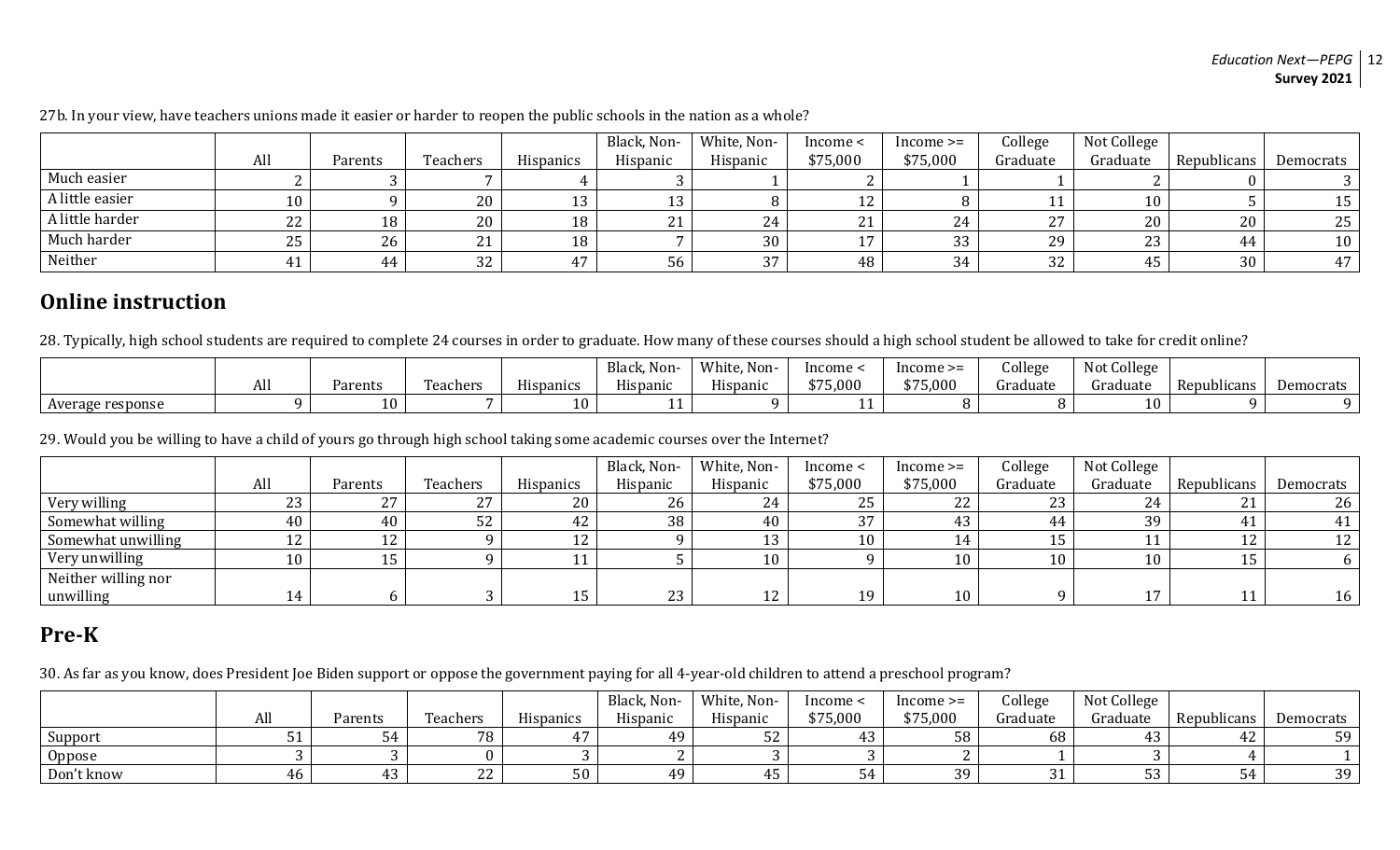#### *Education Next—PEPG* 13 **Survey 2021**

| 31a. Would you support or oppose the government paying for all 4-year-old children to attend a preschool program? |  |  |
|-------------------------------------------------------------------------------------------------------------------|--|--|
|-------------------------------------------------------------------------------------------------------------------|--|--|

|                  |     |         |                       |                  | Black, Non- | White, Non-  | Income <   | $Income \geq=$ | College  | Not College |             |           |
|------------------|-----|---------|-----------------------|------------------|-------------|--------------|------------|----------------|----------|-------------|-------------|-----------|
|                  | All | Parents | Teachers              | <b>Hispanics</b> | Hispanic    | Hispanic     | \$75,000   | \$75,000       | Graduate | Graduate    | Republicans | Democrats |
| Strongly support | 40  | 48      | $\mathfrak{v}_\prime$ | 62               | 55.         | 30           |            | 27             | 44.      | 38          | 1 Q         | 58        |
| Somewhat support | 26  | 29      | 18                    | 26               | 21          | $\mathbf{z}$ | n r<br>ں ے | 27             | 28       | 26          | つに<br>ΔJ    | 26        |
| Somewhat oppose  |     |         |                       |                  |             |              |            |                |          |             | ᅩ           |           |
| Strongly oppose  | 13  |         |                       |                  |             |              |            | 16             |          | $\perp$     | 26          |           |
| Neither          | ᆚ   |         |                       |                  | די          |              |            |                |          | ⊥b.         | <b>. .</b>  | $10 \,$   |

31b. As it turns out, President Joe Biden has expressed support for the government paying for all 4-year-old children to attend a preschool program. Would you support or oppose this policy?

|                  |          |         |              |           | Black, Non- | White, Non- | Income <     | $Income \geq$  | College  | Not College |             |           |
|------------------|----------|---------|--------------|-----------|-------------|-------------|--------------|----------------|----------|-------------|-------------|-----------|
|                  | All      | Parents | Teachers     | Hispanics | Hispanic    | Hispanic    | \$75,000     | \$75,000       | Graduate | Graduate    | Republicans | Democrats |
| Strongly support | 35       |         | 36           | ר ר<br>31 | ⊃∠          |             | ົດຕ<br>33    | 36             | 44       | 21<br>ل ل   | <b>I</b>    | 55        |
| Somewhat support | 25       | 33      | $\mathbf{A}$ | 25        | วร          | 26          | $\mathbf{z}$ | 24             | 22       | חר          | 26          | 25        |
| Somewhat oppose  | 1 າ<br>ᅭ |         | つに<br>ں ے    |           |             |             |              | 14<br><u>д</u> |          | 1 () -      | 20          |           |
| Strongly oppose  |          |         |              |           |             |             |              | ᆚ              |          |             | 26          |           |
| Neither          |          | 10      |              | 18        | 18          |             | 1 O<br>ΙO    | 10             |          |             | <b>.</b>    |           |

# **Higher education**

32a. What grade would you give the public four-year colleges and universities in your state?

|      |     |         |          |               | Black, Non-           | White, Non- | Income < | $Income \geq=$ | College  | Not College     |               |           |
|------|-----|---------|----------|---------------|-----------------------|-------------|----------|----------------|----------|-----------------|---------------|-----------|
|      | All | Parents | Teachers | Hispanics     | Hispanic              | Hispanic    | \$75,000 | \$75,000       | Graduate | Graduate        | Republicans   | Democrats |
|      | 18  |         | 28       | $\mathcal{L}$ | $-1$ $-1$             | 19          | 16       |                | 27       |                 | $^{\prime}$ 4 | າາ        |
|      | 52  | 60      | 61       | 46            | 60                    | 50          | 49       | 54             |          | ັບ⊥             | 48            | 55        |
|      | 22  |         |          | 24            | $\Omega$<br><b>44</b> | 21          | 27       | 18             |          | $\Omega$<br>-45 | 25            | 1 Q       |
|      |     |         |          |               |                       |             |          |                |          |                 |               |           |
| Fail |     |         |          |               |                       |             |          |                |          |                 |               |           |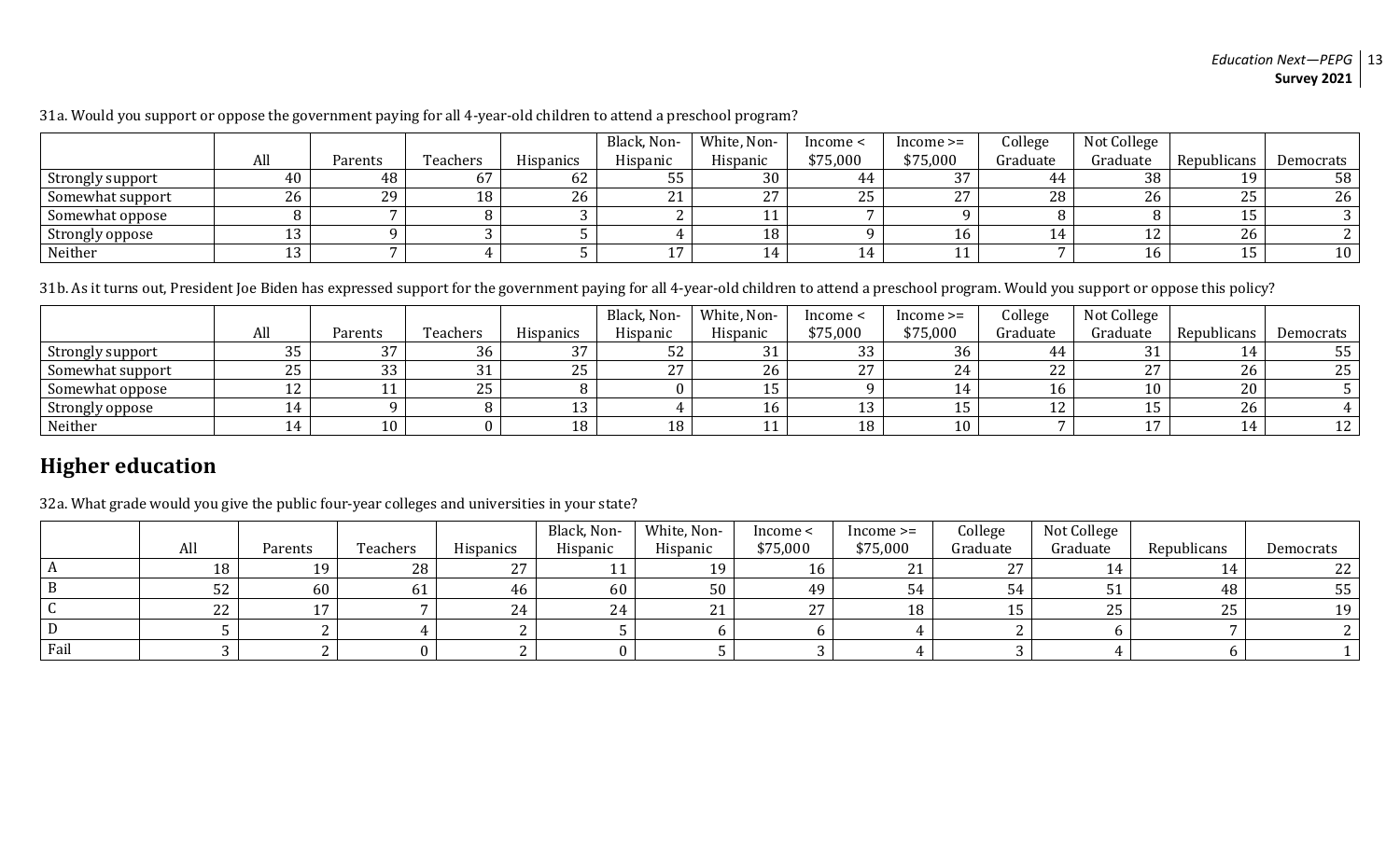|      |     |          |          |                | Black, Non- | White, Non- | Income < | $Income \geq$ | College  | Not College |             |           |
|------|-----|----------|----------|----------------|-------------|-------------|----------|---------------|----------|-------------|-------------|-----------|
|      | All | Parents  | Teachers | Hispanics      | Hispanic    | Hispanic    | \$75,000 | \$75,000      | Graduate | Graduate    | Republicans | Democrats |
|      |     | 10       |          | $\overline{ }$ |             |             |          |               |          |             |             |           |
|      | 49  | 48       | 50       | 57             | 48          | 46          | 45       | 53            | 61       |             |             | 58        |
|      | 29  | 26       | 28       | 1 m            | ົດຕ<br>34   | 33          | 30       | 29            | つつ<br>▵▵ | 22<br>ാാ    | 32          | ר ר       |
| ∣D   |     | 1 า<br>ᄕ |          |                |             |             |          |               |          |             | 10          |           |
| Fail |     |          |          |                |             |             |          |               |          |             |             |           |

32b. What grade would you give the public four-year colleges and universities in the nation as a whole?

33a. What grade would you give the private four-year colleges and universities in your state?

|      |                  |         |          |                  | Black, Non-  | White, Non- | Income < | $Income \geq$ | College  | Not College  |             |           |
|------|------------------|---------|----------|------------------|--------------|-------------|----------|---------------|----------|--------------|-------------|-----------|
|      | All              | Parents | Teachers | <b>Hispanics</b> | Hispanic     | Hispanic    | \$75,000 | \$75,000      | Graduate | Graduate     | Republicans | Democrats |
|      | 24               |         | $\sim$   | 27               | 20           | 24          | 18       | 29            | 34       | 20           | 23          |           |
|      | 50               | 58      | υJ       | 48               | F7           | 48          | 52       | 49            | 4.7      |              | 47          | 54        |
|      | 21<br><u> 41</u> |         |          | 23               | $\mathbf{A}$ | 21          |          |               |          | $\sim$<br>-4 | 22          | 1 Q       |
|      |                  |         |          |                  |              |             |          |               |          |              |             |           |
| Fail |                  |         |          |                  |              |             |          |               |          |              |             |           |

33b. What grade would you give the private four-year colleges and universities in the nation as a whole?

|      |     |         |          |           | Black, Non-     | White, Non- | Income < | $Income \geq=$ | College  | Not College |             |           |
|------|-----|---------|----------|-----------|-----------------|-------------|----------|----------------|----------|-------------|-------------|-----------|
|      | All | Parents | Teachers | Hispanics | Hispanic        | Hispanic    | \$75,000 | \$75,000       | Graduate | Graduate    | Republicans | Democrats |
|      | ∸   | 18      |          | 23        | 21<br><u> 4</u> | 10          |          | 16             | 10.      |             | 12.<br>⊥∪   |           |
| - В  | 50  | 45      | 66       | 52        | 52              | 50          | 48       | 52             | 59       | 46          | 43          |           |
|      | 24  | 26      |          |           | ົດຕ<br>LL       | 27          | 27       |                |          | 28          | 28          |           |
| D    |     |         |          |           |                 |             |          |                |          |             |             |           |
| Fail |     |         |          |           |                 |             |          |                |          |             |             |           |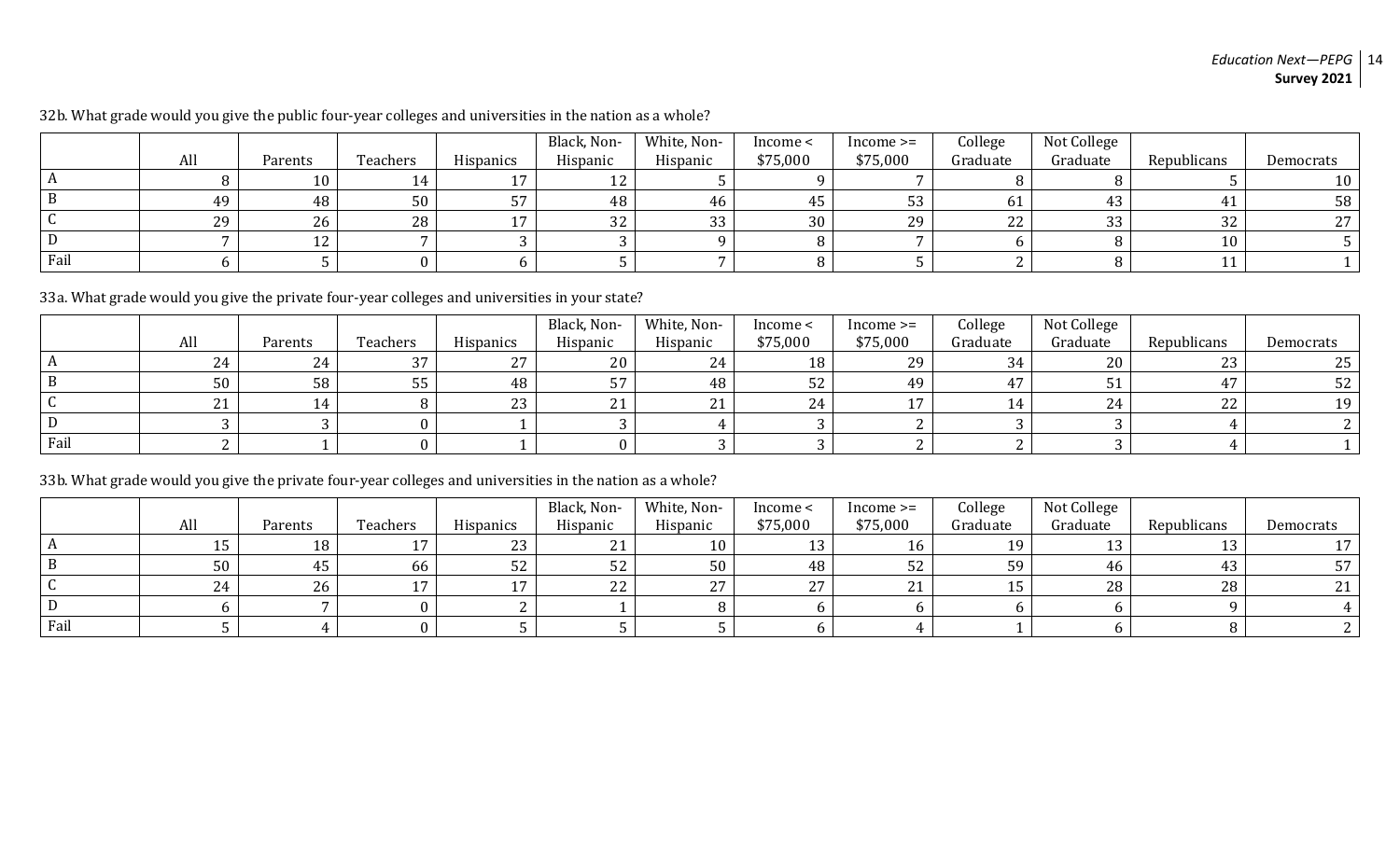#### *Education Next—PEPG* 15 **Survey 2021**

34. As far as you know, does President Joe Biden support or oppose making all public two-year colleges in the United States free to attend?

|                  |     |         |              |                  | Black, Non- | White, Non- | Income < | $Income \geq$ | College                           | Not College |             |           |
|------------------|-----|---------|--------------|------------------|-------------|-------------|----------|---------------|-----------------------------------|-------------|-------------|-----------|
|                  | All | Parents | Teachers     | <b>Hispanics</b> | Hispanic    | Hispanic    | \$75,000 | \$75,000      | Graduate                          | Graduate    | Republicans | Democrats |
| Strongly support | 57  | 55      | 69           | 54               |             | ٢O          | 50       | 64            | 72<br>⊂⁄                          |             | ບບ          | 62        |
| Somewhat support |     |         |              |                  |             |             |          |               |                                   |             |             |           |
| Somewhat oppose  | 38  | 40      | $\mathbf{z}$ | 43               | 40          | 36          |          | 33            | 25                                |             | 44          | 35        |
| Strongly oppose  | 57  |         | 69           | 54               |             | ٢O          | 50       | 64            | $\mathbf{a}$<br>$\prime$ $\prime$ |             | 53          | 62        |
| Neither          |     |         |              |                  |             |             |          |               |                                   |             |             |           |

35a. Do you support or oppose making all public two-year colleges in the United States free to attend?

|                  |     |           |           |                  | Black, Non- | White, Non- | Income < | $Income \geq$ | College  | Not College |             |           |
|------------------|-----|-----------|-----------|------------------|-------------|-------------|----------|---------------|----------|-------------|-------------|-----------|
|                  | All | Parents   | Teachers  | <b>Hispanics</b> | Hispanic    | Hispanic    | \$75,000 | \$75,000      | Graduate | Graduate    | Republicans | Democrats |
| Strongly support | 38  | 44        | 38        | 56               | 53          |             | 46       | 31            | 36       | 39          | ᅩ           | 58        |
| Somewhat support | 23  | ົ<br>ں ہے | つに<br>ں ک | 22               | 21          | nn          |          | 24            | 25       |             | nn<br>ں ے   | 22        |
| Somewhat oppose  |     |           |           |                  | 10          |             |          |               |          | 10          | ᆂu          |           |
| Strongly oppose  | 21  |           |           |                  |             | 28          |          | 25            | 20       |             | 44          |           |
| Neither          |     |           |           |                  | 1 າ<br>ᅩ    |             |          |               |          |             |             |           |

35b. As it turns out, President Joe Biden has expressed support for making all public two-year colleges in the United States free to attend. Do you support or oppose this policy?

|                  |     |         |          |                  | Black, Non- | White, Non- | Income < | $Income \geq$ | College  | Not College |             |                 |
|------------------|-----|---------|----------|------------------|-------------|-------------|----------|---------------|----------|-------------|-------------|-----------------|
|                  | All | Parents | Teachers | <b>Hispanics</b> | Hispanic    | Hispanic    | \$75,000 | \$75,000      | Graduate | Graduate    | Republicans | Democrats       |
| Strongly support | 37  | 44.     | 42       |                  | 55          | 29          | 39       | 35            | 40       | ≘           | ᅩ           | 56 <sup>1</sup> |
| Somewhat support | 25  | 24      | חר       | 25               | 24          | 24          | - -      | 28            | 30       | ົ<br>ZZ     | 21          | 29              |
| Somewhat oppose  | 10  |         | 10       |                  |             |             |          |               |          | 10          | 16          |                 |
| Strongly oppose  | 19  |         | 10       | 12<br>⊥∪         |             | 26          |          |               | 18       | 20          |             |                 |
| Neither          | 10  |         |          |                  | 15          |             |          |               |          |             |             | 10 <sub>1</sub> |

36. Do you support or oppose making all public four-year colleges in the United States free to attend?

|                  |     |         |          |                  | Black, Non- | White, Non- | Income <               | $Income \geq$ | College  | Not College |             |           |
|------------------|-----|---------|----------|------------------|-------------|-------------|------------------------|---------------|----------|-------------|-------------|-----------|
|                  | All | Parents | Teachers | <b>Hispanics</b> | Hispanic    | Hispanic    | \$75,000               | \$75,000      | Graduate | Graduate    | Republicans | Democrats |
| Strongly support | 23  | 29      |          | 39               | 30          |             | $\Omega$<br><u>.</u>   | 18            | 19       | 24          |             | 34        |
| Somewhat support | 21  | 25      | 39       | 29               | 26          |             | 22                     | 20            | 20       |             |             | 29        |
| Somewhat oppose  | 15  |         |          |                  | 12          |             |                        |               | 1 Q      |             |             | 14        |
| Strongly oppose  | 28  |         | 21       | 10               |             | つワ          | $^{\circ}$<br><u>_</u> | 35            | २२<br>ບບ | 26          | ັບ          | 10        |
| Neither          | 13  |         |          |                  | 20          | $\perp$     |                        | 10            |          |             | $\sim$      |           |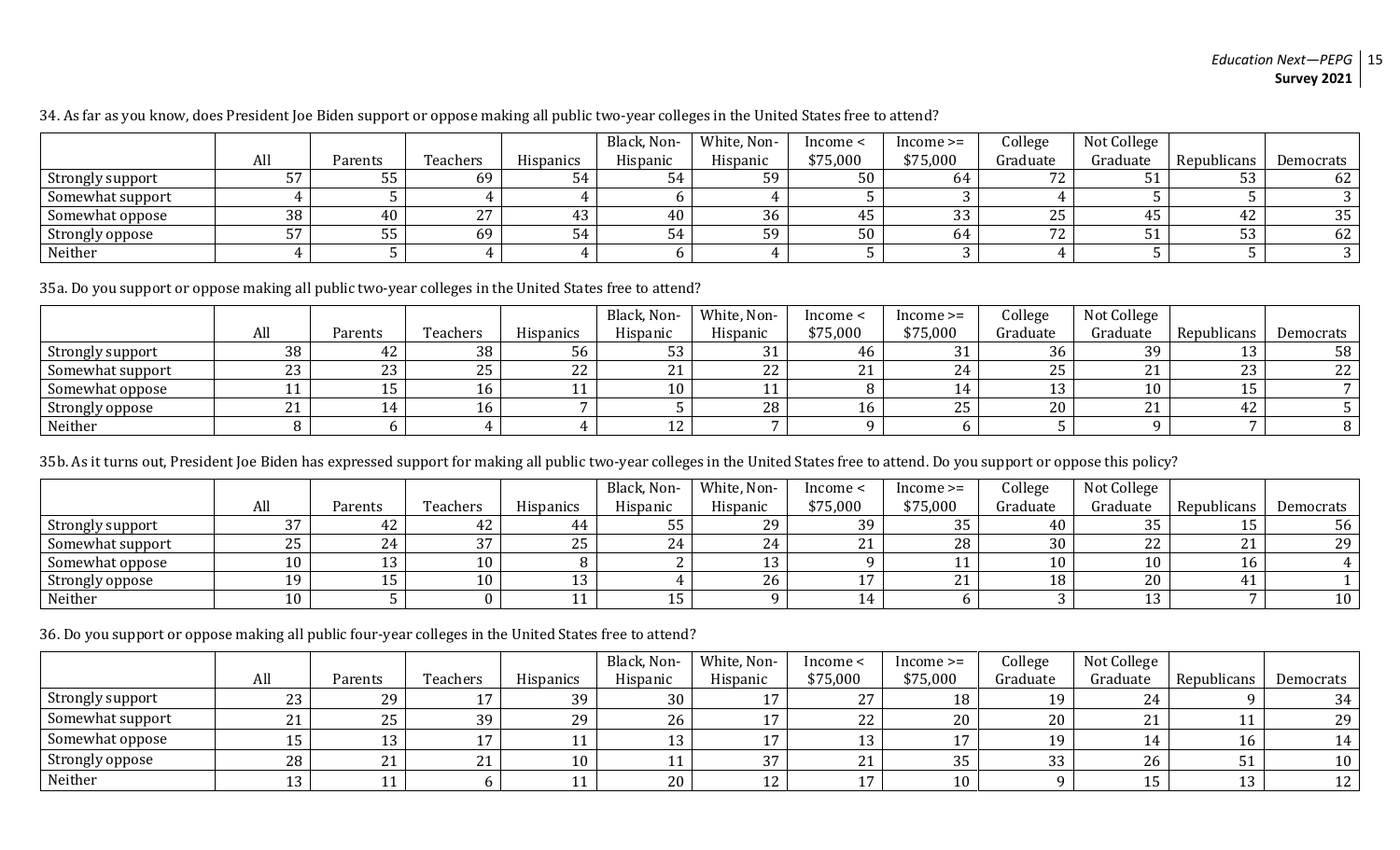#### *Education Next—PEPG* 16 **Survey 2021**

|                  |     |             |          |                  | Black, Non- | White, Non- | Income <                    | $Income \geq$ | College  | Not College |             |           |
|------------------|-----|-------------|----------|------------------|-------------|-------------|-----------------------------|---------------|----------|-------------|-------------|-----------|
|                  | All | Parents     | Teachers | <b>Hispanics</b> | Hispanic    | Hispanic    | \$75,000                    | \$75,000      | Graduate | Graduate    | Republicans | Democrats |
| Strongly support | 23  | 25          | 33       | 42               |             |             | $^{\circ}$<br>4             | 24            | 30       |             |             | 37        |
| Somewhat support | 22  | ົາາ<br>ں ہے | 36       | 26               | 28          | 19          | $\Omega$<br>22 <sup>2</sup> | 22            | 25       |             | ᆂᇦ          | 28        |
| Somewhat oppose  | 10  |             |          |                  |             |             | 10                          | 10            |          |             | 12<br>ᅩᄼ    |           |
| Strongly oppose  | 29  | 28          | 21       |                  | $\pm$ 4     | 38          | $\sim$ $\sim$<br><u> 4</u>  | 31            | 26       |             | 51          |           |
| Neither          | 16  | 16          |          | <b>.</b>         |             | 14          | 20                          | 13            | ┸┸       |             | 10          | 15        |

37. Do you support or oppose allowing undocumented immigrants to be eligible for the in-state college tuition rate if they graduated from high school in your state?

## **Social and emotional learning**

38. How much should schools focus on student academic performance versus student social and emotional wellbeing? Please give a percentage for each. Your answers should add to 100%.

|                      |                |         |          |                  |             | White,   |          |               |          |             |             |           |
|----------------------|----------------|---------|----------|------------------|-------------|----------|----------|---------------|----------|-------------|-------------|-----------|
|                      |                |         |          |                  | Black, Non- | Non-     | Income < | $Income \geq$ | College  | Not College |             |           |
|                      | All            | Parents | Teachers | <b>Hispanics</b> | Hispanic    | Hispanic | \$75,000 | \$75,000      | Graduate | Graduate    | Republicans | Democrats |
| Academic performance | $ \sim$<br>ے ت | 50      | Γη<br>52 | r o<br>ے ت       | 52          |          | JI       | ٣n<br>54      | ے ت      | 52          | ັບ          |           |
| Social and emotional |                |         |          |                  |             |          |          |               |          |             |             |           |
| wellbeing            | 48             | 50      | 48       | 48               | 48          | 4.Q      | 49       | 48            | 48       | 48          |             | 49        |

## **Political activity and views**

39. How frequently do you participate in political activities to support a candidate or issue, such as making phone calls, campaigning door-to-door, or distributing leaflets?

|              |     |         |          |                  | Black, Non- | White, Non- | Income < | $Income \geq$ | College    | Not College |             |           |
|--------------|-----|---------|----------|------------------|-------------|-------------|----------|---------------|------------|-------------|-------------|-----------|
|              | All | Parents | Teachers | <b>Hispanics</b> | Hispanic    | Hispanic    | \$75,000 | \$75,000      | Graduate   | Graduate    | Republicans | Democrats |
| Never        | υэ  | 65      | 76       | UΙ               | ээ          | 68          | ხჂ       | ხჂ            | 60         |             | 67          | -64       |
| Almost never | 20  | ▵▴      |          | 44               | ח ר<br>25   | 18          | 22       |               | nn<br>ں ہے |             | 19          |           |
| Sometimes    |     | ∸       |          |                  | 18          | ᅩ           |          |               |            |             |             |           |
| Fairly often |     |         |          |                  |             |             |          |               |            |             |             |           |
| Often        |     |         |          |                  |             |             |          |               |            |             |             |           |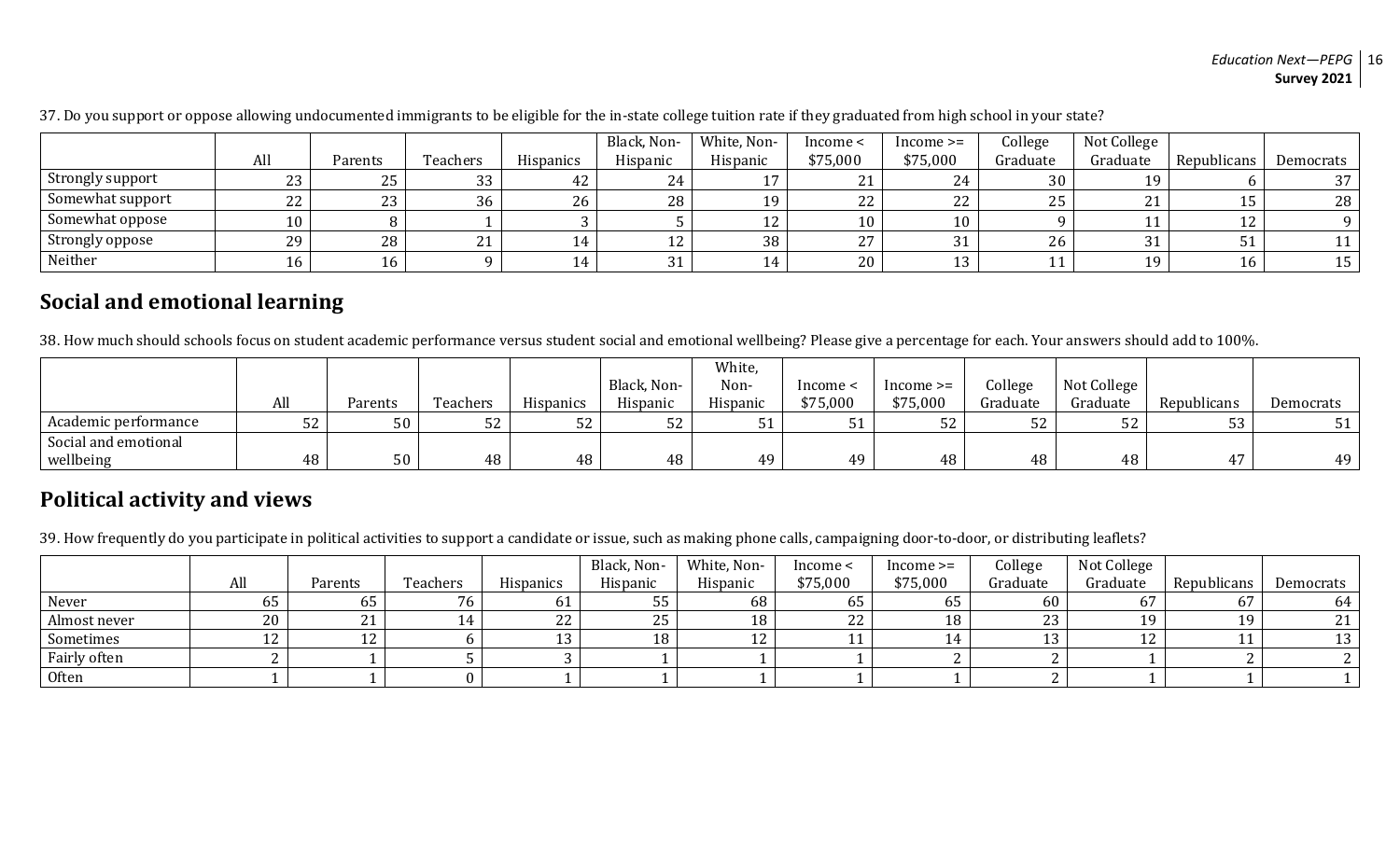#### 40. To the best of your knowledge, are members of your local school board elected or appointed by another public official such as a mayor?

|            |     |         |                |           | Black, Non- | White, Non- | Income < | $Income \geq=$ | College  | Not College |             |           |
|------------|-----|---------|----------------|-----------|-------------|-------------|----------|----------------|----------|-------------|-------------|-----------|
|            | All | Parents | Teachers       | Hispanics | Hispanic    | Hispanic    | \$75,000 | \$75,000       | Graduate | Graduate    | Republicans | Democrats |
| Elected    | 56. | b3      | O 1            | 38        | ּ״<br>45.   | ხა          | 48       | 64             | 69       |             |             |           |
| Appointed  |     |         |                |           |             |             |          |                |          |             |             |           |
| Don't know | 3d  | 36      | $\overline{ }$ | ככ        | 46          | 33          | 47       | 32             | 28       |             | 35          |           |

41. Do you happen to know when school board elections are typically held in your local school district?

|                             |        |                     |           |           | Black, Non- | White, Non-     | Income <          | $Income \geq=$ | College  | Not College      |                     |           |
|-----------------------------|--------|---------------------|-----------|-----------|-------------|-----------------|-------------------|----------------|----------|------------------|---------------------|-----------|
|                             | All    | <sup>9</sup> arents | l'eachers | Hispanics | Hispanic    | Hispanic        | \$75,000          | \$75,000       | Graduate | Graduate         | Republicans         | Democrats |
| Different day than national | $\sim$ | 30                  | ົ<br>ັບ   |           | 20          | ں ہے            | ົາາ<br><u>_ _</u> | 26             |          | $\Omega$<br>ں بے | 26                  | 23        |
| Same day as national        | 20     | 41                  | າດ        |           | 20          | n n<br><u>_</u> |                   | $\sim$<br>ں ے  |          |                  | nn<br><u>_ _</u>    | 1 Q       |
| Don't know                  | 56.    | 48                  | 38        | 68        | 60          | ັບ              | $\sim$<br>6Z      | ັບ             | 48       | 60               | $\sim$ $\sim$<br>ЭZ | 58        |

42. Do you remember for sure whether you voted in the last school board election?

|                   |          |         |          |                  | Black, Non- | White, Non-          | Income < | ncome >=            | College  | Not College |             |           |
|-------------------|----------|---------|----------|------------------|-------------|----------------------|----------|---------------------|----------|-------------|-------------|-----------|
|                   | All      | Parents | Teachers | <b>Hispanics</b> | Hispanic    | Hispanic             | \$75,000 | \$75,000            | Graduate | Graduate    | Republicans | Democrats |
| Voted             | າາ<br>ບບ | 33      | 45       |                  | 21          | 38                   | 27       | 38                  |          | 29          | 35          | 32        |
| Did not vote      | 35       | 38      |          |                  | 36          | ົາ<br>ົບປ            | 37       | 32                  |          | 36          | 35          | 34        |
| Ineligible        |          |         |          |                  |             |                      |          |                     |          |             |             |           |
| Don't know, can't |          |         |          |                  |             |                      |          |                     |          |             |             |           |
| remember          | 30       | 24      |          | 32               | 33          | $\sim$ $\sim$<br>ـ ـ | 33       | $\mathbf{z}$<br>ـ ـ | 24       | $\sim$      | 28          | 51        |

43a. School board elections are often held on a different day than national elections, which occur in November in even-numbered years. Do you think that school board elections should be held on a different day than national elections? Or should school board elections be held on the same day as national elections?

|                             |    |                     |           |           | Black, Non- | White, Non- | lncome · | $Income \geq=$ | College  | Not College |             |                     |
|-----------------------------|----|---------------------|-----------|-----------|-------------|-------------|----------|----------------|----------|-------------|-------------|---------------------|
|                             | гм | <sup>9</sup> arents | Teachers  | Hispanics | Hispanic    | Hispanic    | \$75,000 | \$75,000       | Graduate | Graduate    | Republicans | Democrats           |
| Different day than national |    | 36                  | ົາາ<br>34 | 58        | 40          | $\sim$ $-$  | 40       | $\sim$ $\sim$  |          | 40          | 30          | $\sim$ $\sim$<br>ັບ |
| Same day as national        |    | n4                  | 68        | 44        | 60          |             | 60       | $\sim$ $\sim$  |          | 60          | 70          | ხჂ                  |